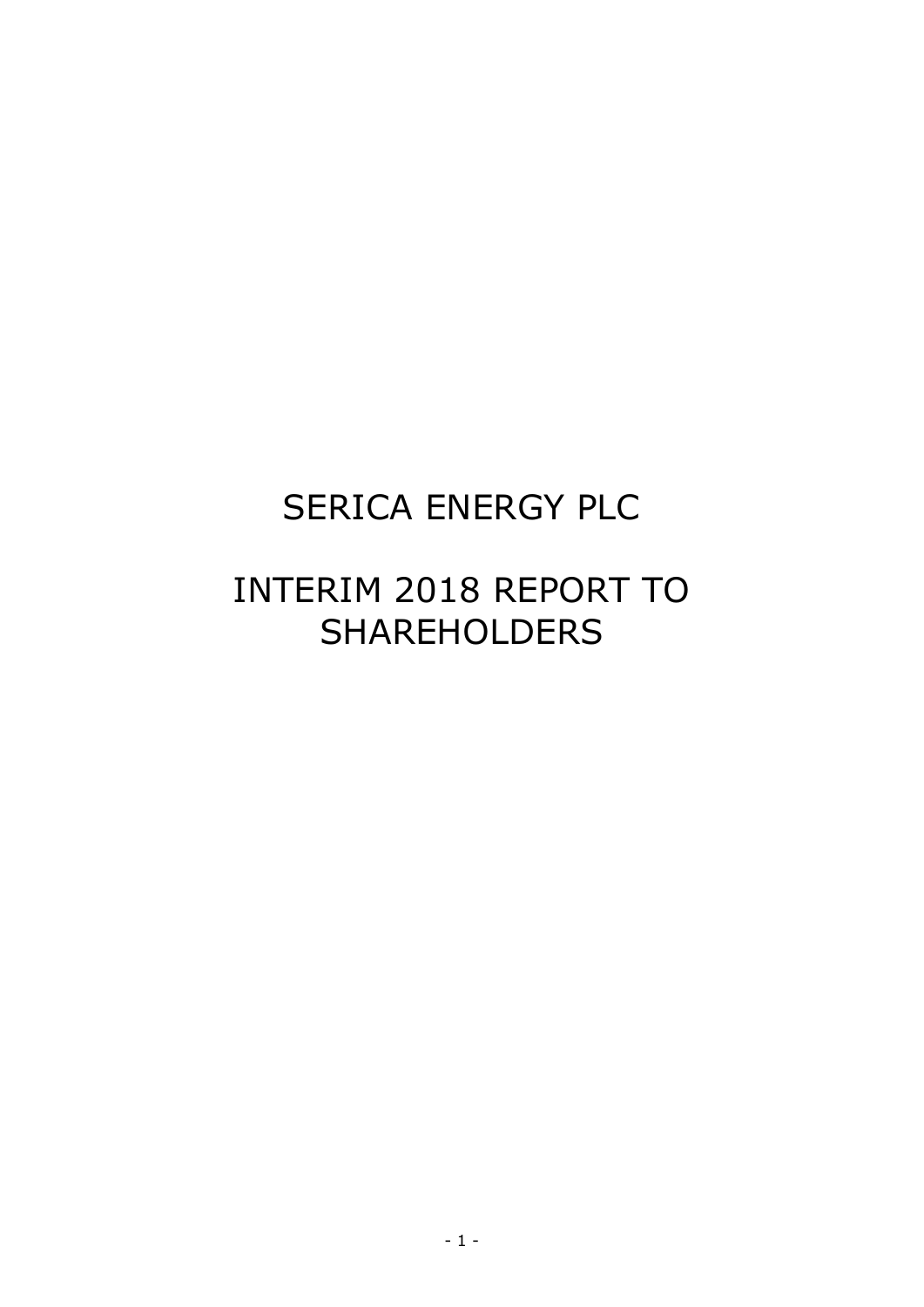# **INTERIM REPORT FOR THE SIX MONTH PERIOD ENDED 30 JUNE 2018**

The following Interim Report of the operations and financial results of Serica Energy plc ("Serica") and its subsidiaries (together the "Group") contains information up to and including 27 September 2018 and should be read in conjunction with the unaudited interim consolidated financial statements for the period ended 30 June 2018, which have been prepared by and are the responsibility of the Company's management.

References to the "Company" include Serica and its subsidiaries where relevant. All figures are reported in US dollars ("US\$") unless otherwise stated.

The results of Serica's operations detailed in the interim financial statements are presented in accordance with International Financial Reporting Standards ("IFRS").

The Company's shares are listed on AIM in London. Although the Company delisted from the TSX in March 2015, the Company is a "designated foreign issuer" as that term is defined under National Instrument 71-102 - *Continuous Disclosure and Other Exemptions Relating to Foreign Issuers.* The Company is subject to the foreign regulatory requirements of the AIM market of the London Stock Exchange in the United Kingdom.

Serica is an oil and gas company with production, development and exploration activities based in the UK, Ireland and Namibia.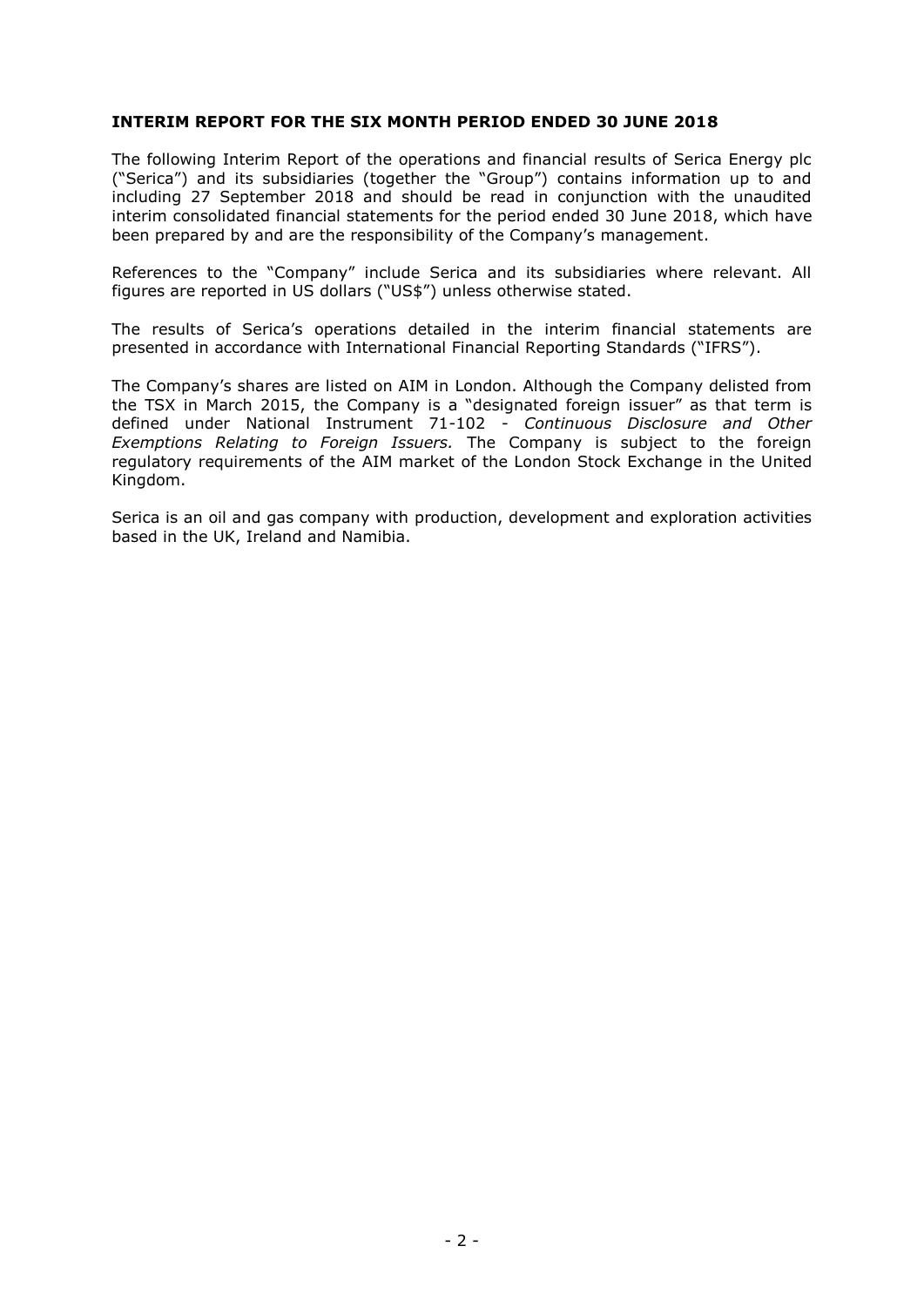# **CHIEF EXECUTIVE REVIEW**

The main event impacting first half financial results was the suspension of Erskine production early in the year to resolve a blockage in the Lomond to CATS Riser Platform condensate pipeline caused by wax build-up. Production was suspended on 16 January and remained suspended for the rest of the first half. This resulted in a first half loss of US\$8.4 million compared to a profit of US\$10.3 million for the equivalent period last year. With the new bypass section now installed and pressure tested, final preparations are being made to restart production in the coming days. Production is expected to build up rapidly to levels achieved in the first half of last year. Further benefit is expected from the recent strengthening of oil and gas prices.

The Group's consolidated balance sheet at mid-year remains robust. We hold no debt other than a prepayment facility arranged with BP as part of the BKR transaction and our liquidity has remained strong throughout the period. Cash and cash equivalents plus term deposits at mid-year stood at US\$21 million notwithstanding the suspension of production during the period, the impact of one-off transition costs relating to the BKR transaction and an increase in administration costs required to oversee the Company's expansion. The BKR transition costs are projected to continue until completion of the BKR transactions when the Company is expected to benefit from receipt of completion proceeds resulting from strong production levels prevailing since the start of the year, further boosted by higher than anticipated gas prices.

We continued to make solid progress on all aspects of our growth strategy in the first half of the year aimed at building the foundations for strong future production performance. At the end of the period we submitted a field development plan for the Columbus field to the Oil and Gas Authority utilising a new pipeline to be constructed by the owners of the nearby Arran field. This pipeline, connecting the Arran fields to the Shearwater complex, is planned to pass close to Columbus and provides a commercial option for field development. Recent changes to equity holdings in the Arran partnership have affected their project approval timing, which is required before final approval of the Columbus field development plan, but this is still expected before the end of 2018 with production start-up projected for the second quarter of 2021.

On the Erskine field the restart of production is just pending final commissioning activities following a long period during which production was suspended due to wax build-up in the Lomond to CATS Riser Platform condensate export pipeline which caused a line blockage. Completion of a new 26km section of the pipeline means that we will be less exposed to the wax build-up problems in future years and should enable Erskine to reach its full potential.

The major effort since the turn of the year has been on the work required for successful completion of the transaction under which Serica will acquire interests in and operatorship of the Bruce, Keith and Rhum fields in the northern North Sea from BP (the "BKR transaction"). We were delighted to be able to announce on 3 August 2018 that we had reached agreement, conditional on completion of the BKR transaction, to acquire further interests in Bruce and Keith from Total (the "BK transaction"). Successful completion of these two interrelated transactions will place Serica as one of the leading independent UK Offshore operators and enable us to optimise the full performance of these valuable UK offshore assets, extend their producing life where possible and ensure maximum recovery of remaining reserves. Completion is conditional inter alia on a number of consents and significant progress has been made to bring these to a successful conclusion.

The transaction with BP requires the renewal of an authorisation from the US Office of Foreign Assets Control ("OFAC") for the provision of essential goods, services and support by certain US persons to the Rhum field, replacing an existing authorisation due to expire on 30 September 2018. This results from the interest held by The Iranian Oil Company (U.K.) Limited ("IOC") in the Rhum field. On 8 May the US Government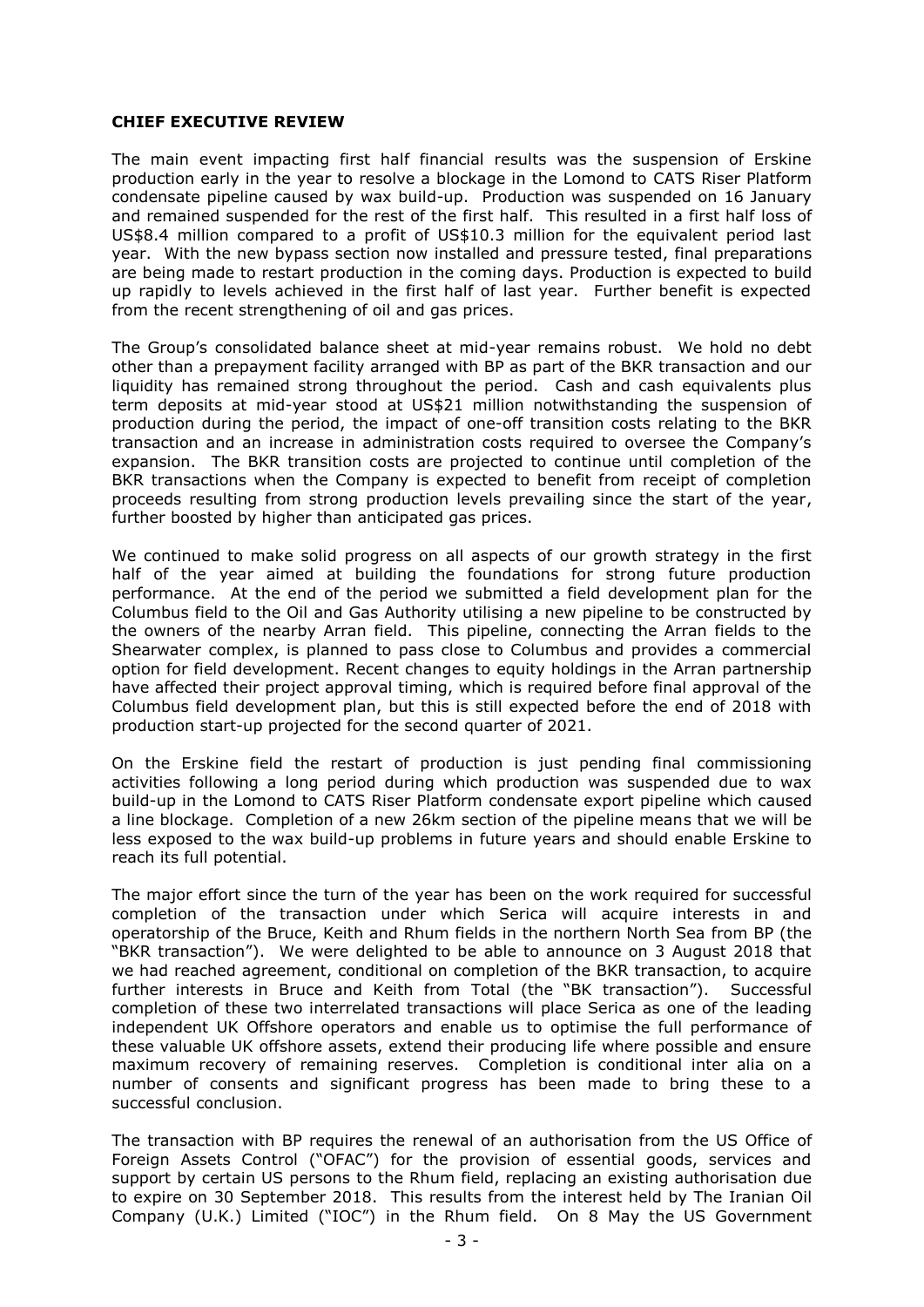announced the introduction of wider US sanctions on Iran which introduced a number of new regulatory hurdles. Constructive discussions have been held with the relevant UK and US authorities to meet these wider conditions. To provide more time for the authorisation processes to be completed, the completion schedule has been extended but we remain on track to complete the transactions with BP and Total and are hopeful that authorisations will be forthcoming to enable us to complete in this timeframe. Considerable effort has been expended to manage the complex transition requirements and Serica is ready to complete the transactions with BP and Total once all outstanding consents have been received. Following completion Serica will assume operatorship and be the major partner in the Bruce, Keith and Rhum fields with 78.25%, 59.83% and 50% interests respectively.

We are looking forward to a very active fourth quarter. A rig, the Ensco 121, has been contracted to drill the Rowallan well in which we have a fully carried 15% interest. With the well due to spud in December this year, Erskine restarting and Columbus close to final development decision the balance of 2018 should be an important period for Serica. Successful completion of the BKR transactions in the same period will be transformational for the Company and combine with our other activities to provide for an exciting period of growth. It is our intention to build on the strong platform created by these activities to seek further growth potential for the Company.

Mitch Flegg Chief Executive Officer 27 September 2018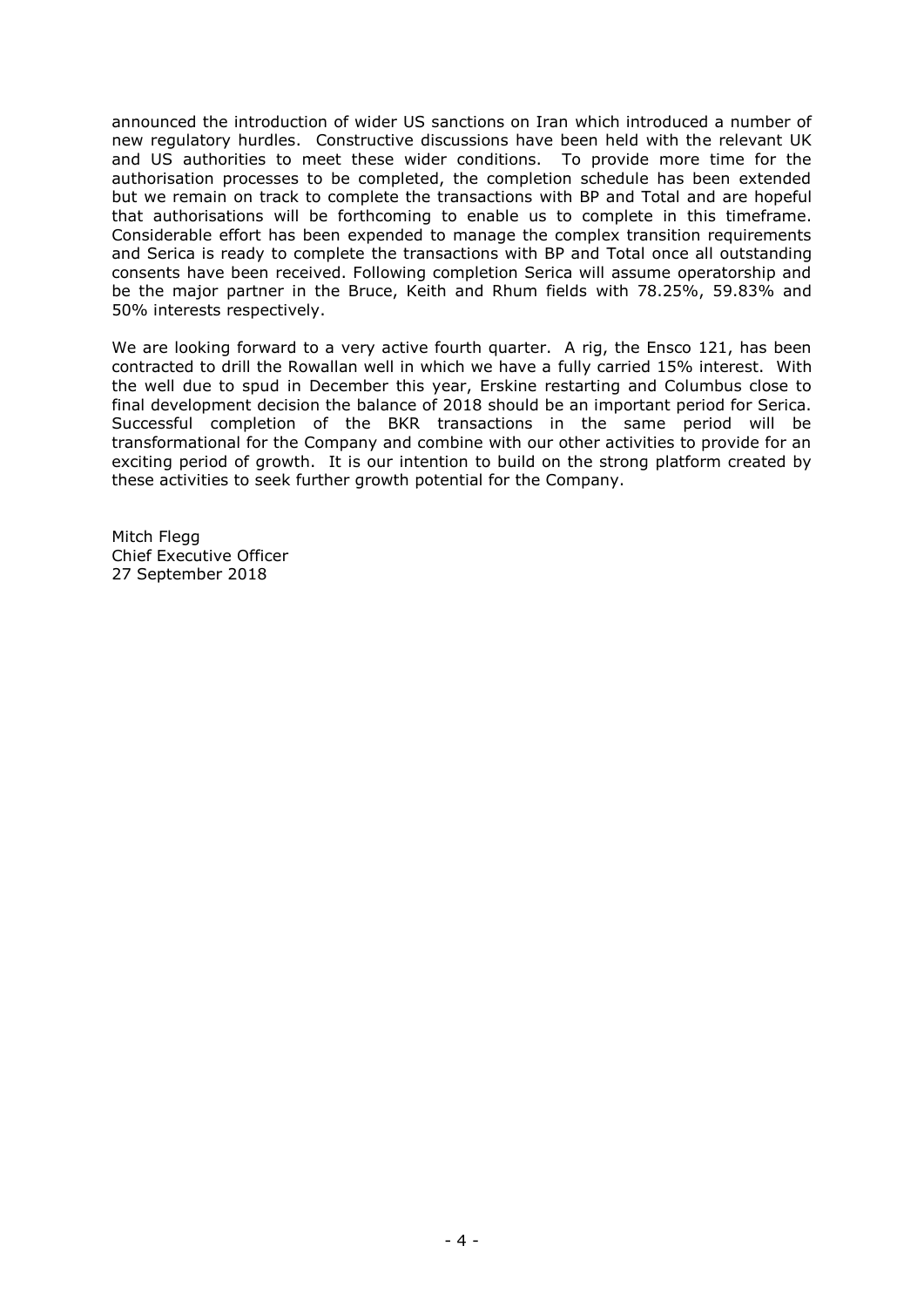# **BKR ASSET ACQUISITION**

On 21 November 2017 Serica announced that it had reached agreement to conditionally acquire the BKR Assets from BP. The BKR Assets comprise BP's interests in the Bruce, Keith and Rhum fields (36%, 34.83% and 50% respectively) in the North Sea along with associated oil and gas infrastructure. BP is retaining a 1% interest in the Bruce field. Subject to completion, Serica will also become the operator of the BKR Assets and the Directors anticipate that approximately 110 BP employees will be transferred to Serica. Serica has also now separately recruited several additional employees, with further appointments in progress.

The consideration being paid to BP comprises:

- i) an initial consideration of  $E12.8$  million payable on completion to be adjusted for working capital calculated from an effective date of 1 January 2018;
- ii) a further contingent amount of up to  $E16$  million dependent on the Rhum R3 Well (the third well on the Rhum field) achieving a specified minimum production threshold for 90 days during the first year following completion of the workover of the well;
- iii) an additional contingent consideration of up to  $E23.1$  million in aggregate payable in three instalments of up to approximately  $E$ 7.7 million each in respect of 2019, 2020 and 2021 if the Rhum field production volumes and sales prices meet or exceed certain agreed levels. The amounts payable will be reduced if Rhum field production and the price achieved for sales of Rhum gas do not meet the agreed levels;
- iv) deferred cash consideration calculated as a percentage (60% in 2018, 50% in 2019 and 40% in each of 2020 and 2021) of the net cash flows resulting from BP's interests in the BKR Assets from 2018 through to 2021. These will be calculated post-tax for the period up to completion and pre-tax for the periods after completion;
- v) deferred consideration equal to 30% of BP's retained share of future decommissioning costs, reduced by the tax relief BP receives on such costs; and
- vi) deferred consideration equal to 90% of Serica's share of the realised value of oil in the Bruce pipeline at the end of field life.

The deferred and contingent cash consideration is expected to be financed from the cash flow from the BKR Assets.

BP will retain liability for all the costs of decommissioning facilities, including wells existing at completion relating to the BKR Assets. Serica will pay for the costs of decommissioning new facilities.

As part of the acquisition, Serica has entered into product sales agreements with certain BP entities to off-take Serica's share of production of gas, oil and natural gas liquids from the BKR Assets on market terms. In addition, BP Gas has agreed to provide Serica with a prepayment facility of up to  $£16$  million to provide for drawings to cover the cost of gas price hedging instruments which have been purchased by Serica in conjunction with signing the acquisition agreement and, if required, the initial consideration.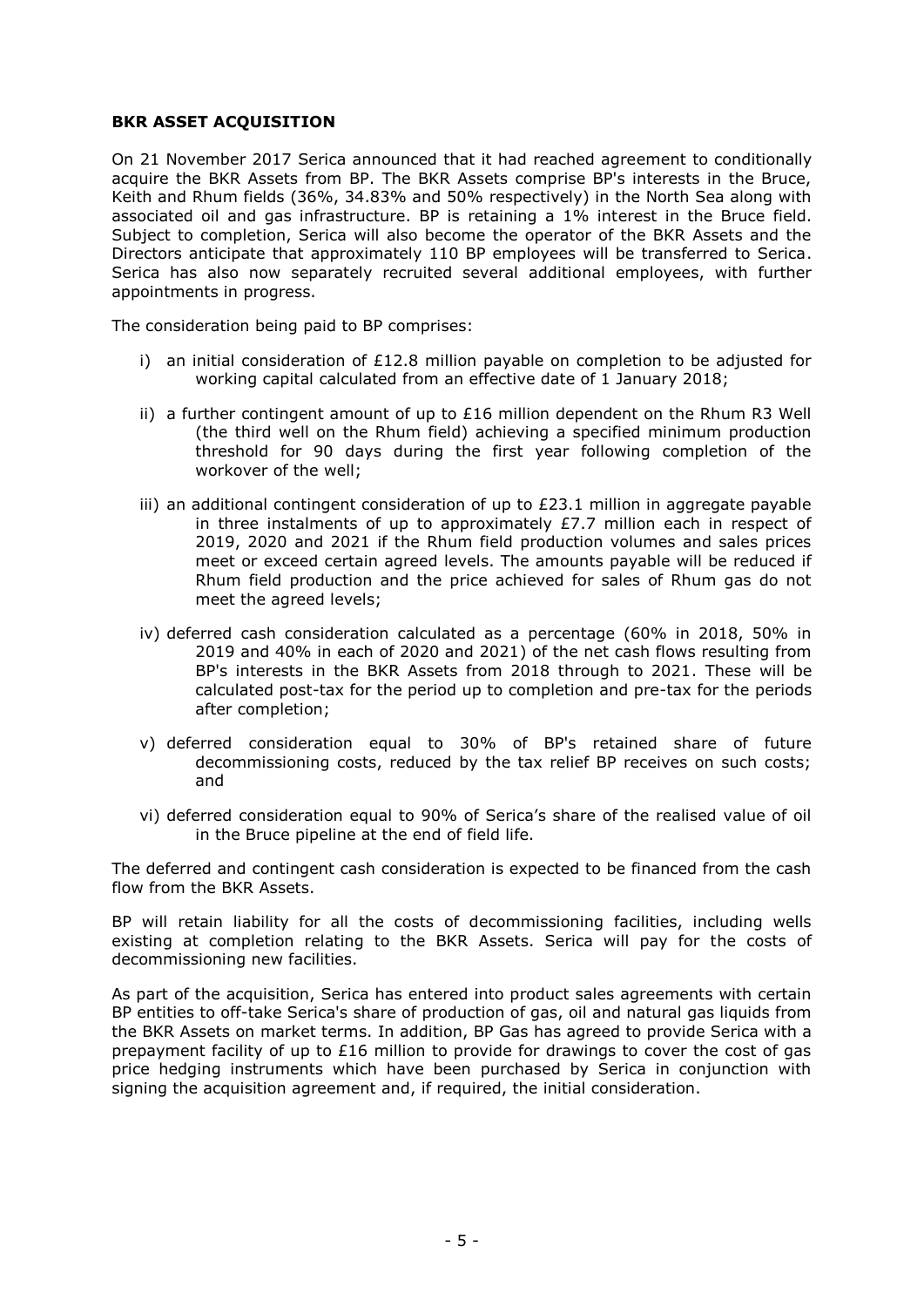# **BK ASSET ACQUISITION**

On 3 August 2018 Serica announced that it had reached agreement to conditionally acquire further interests in the Bruce and Keith fields from Total E&P UK Limited ("Total E&P") ("BK Acquisition"). The BK Assets comprise Total E&P's interests in the Bruce and Keith fields (42.25% and 25% respectively) in the North Sea along with associated oil and gas infrastructure. Total E&P is retaining a 1% interest in the Bruce field.

The consideration being paid to Total E&P comprises:

- i) an initial consideration of US\$5.0 million payable on completion to be adjusted for working capital calculated from an effective date of 1 January 2018;
- ii) further cash consideration of US\$15 million to be paid in three instalments of US\$5 million. These instalments are payable subject to continued production from the Rhum field (production of which is transported via the BK Assets) with the instalments payable in three tranches approximately 8, 16 and 24 months following completion of the BK Acquisition. Should Rhum production be interrupted due to the application of US Sanctions limiting Rhum operations, the relevant instalments will be deferred, providing Serica with protection in the event that US Sanctions are imposed more widely than currently anticipated;
- iii) deferred cash consideration calculated as a percentage (60% in 2018, 50% in 2019 and 40% in each of 2020 and 2021) of the net cash flows resulting from Total E&P 's interests in the BK Assets from 2018 through to 2021. These will be calculated post-tax for the period up to completion and pre-tax for the periods after completion;
- iv) deferred consideration equal to 30% of Total E&P's retained share of future decommissioning costs, reduced by the tax relief Total E&P receives on such costs; and
- v) deferred consideration equal to 90% of Serica's share of the realised value of oil in the Bruce pipeline at the end of field life.

The deferred and contingent cash consideration is expected to be financed from the expected cash flow from the BK Assets.

Total E&P will retain liability for all the costs of decommissioning facilities, including wells existing at completion relating to the BK Assets. Serica will pay for the costs of decommissioning new facilities.

Completion of the BK Acquisition will be subject to completion of the previously announced acquisition of interests in the Bruce, Keith and Rhum fields from BP ("BKR Transaction"). The BK Acquisition is also subject to inter alia certain regulatory, government and partner consents.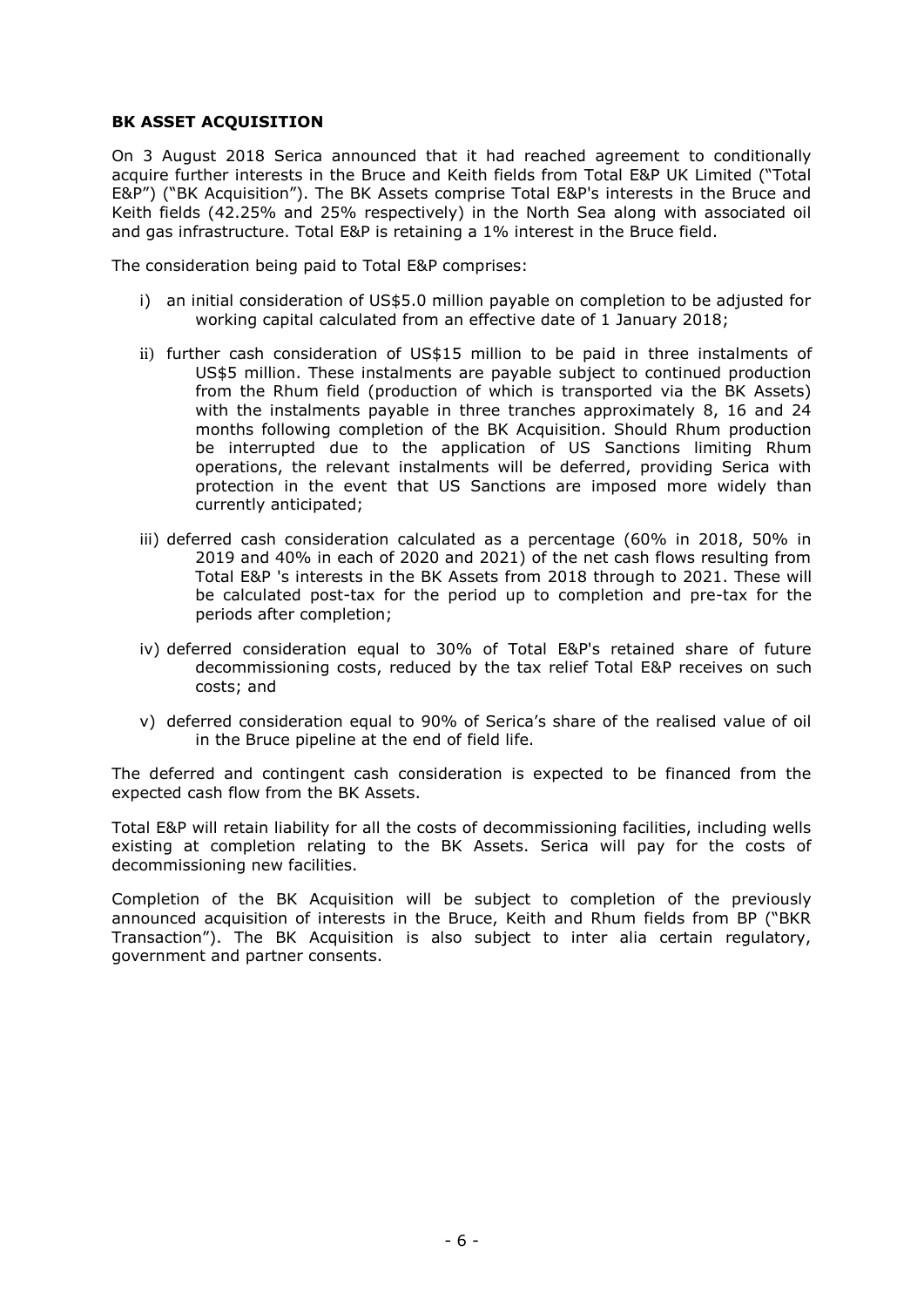# **REVIEW OF OPERATIONS**

# *UK Operations*

# **Production**

# Central North Sea: Erskine Field – Blocks 23/26a (Area B) and 23/26b (Area B), Serica 18%

All of Serica's 2017 and 1H 2018 production came from its 18% interest in Erskine, a gas and condensate field located in the UK Central North Sea. Serica's co-venturers are Chevron, 50% (operator), and Chrysaor Limited, 32% as of November 2017. Erskine fluids are processed and exported via the Lomond platform, which is 100% owned and operated by Chrysaor Limited.

Erskine production during 2018 to date has been significantly impacted as field production was suspended from mid-January, with restart expected shortly. Production for 1H 2018 averaged 168 boe per day net, compared to 2,800 boe per day net for the 1H 2017 period during which high uptime performance from export facilities and good performance from the Erskine wells was achieved.

The suspension of Erskine production was caused by a blocked condensate export line. During cleaning operations in January 2018, a blockage occurred in the Lomond to CATS Riser Platform pipeline, through which Erskine condensate is exported to market. The blockage occurred during activities designed to maintain the export route by passing soft gel pigs through the pipeline. Chrysaor, the Operator of this pipeline, attempted various procedures to resolve this problem whilst also commencing a pipeline bypass plan.

In April, as remedial procedures to remove the blockage had not achieved a significant breakthrough, Chrysaor made the decision to cease clearance operations and instead concentrate on accelerating the pipeline bypass programme. An extended maintenance programme on the Lomond platform, designed to improve future performance of the facilities through reducing production interruptions and potentially reducing the duration and frequency of future planned shut-downs in the coming years was also carried out.

The pipeline bypass project involved the laying of a new 26km length of pipeline to bypass the zone affected by wax deposits. A route survey was completed and approvals for the work from the authorities were received in July. Pipeline construction began in August and following the recent conclusion of tie-ins and testing, the pipeline has been completed.

After a short commissioning period, a proactive cleaning programme will commence in order to keep the pipeline free of wax through high frequency pigging. Serica is working with the operators of Erskine and Lomond to improve uptime of the export facilities and return to performance levels seen at the beginning of 2017.

A CPR of the Erskine field confirmed Serica's share of estimated proven plus probable reserves at 3.1 million boe as of 1 January 2018.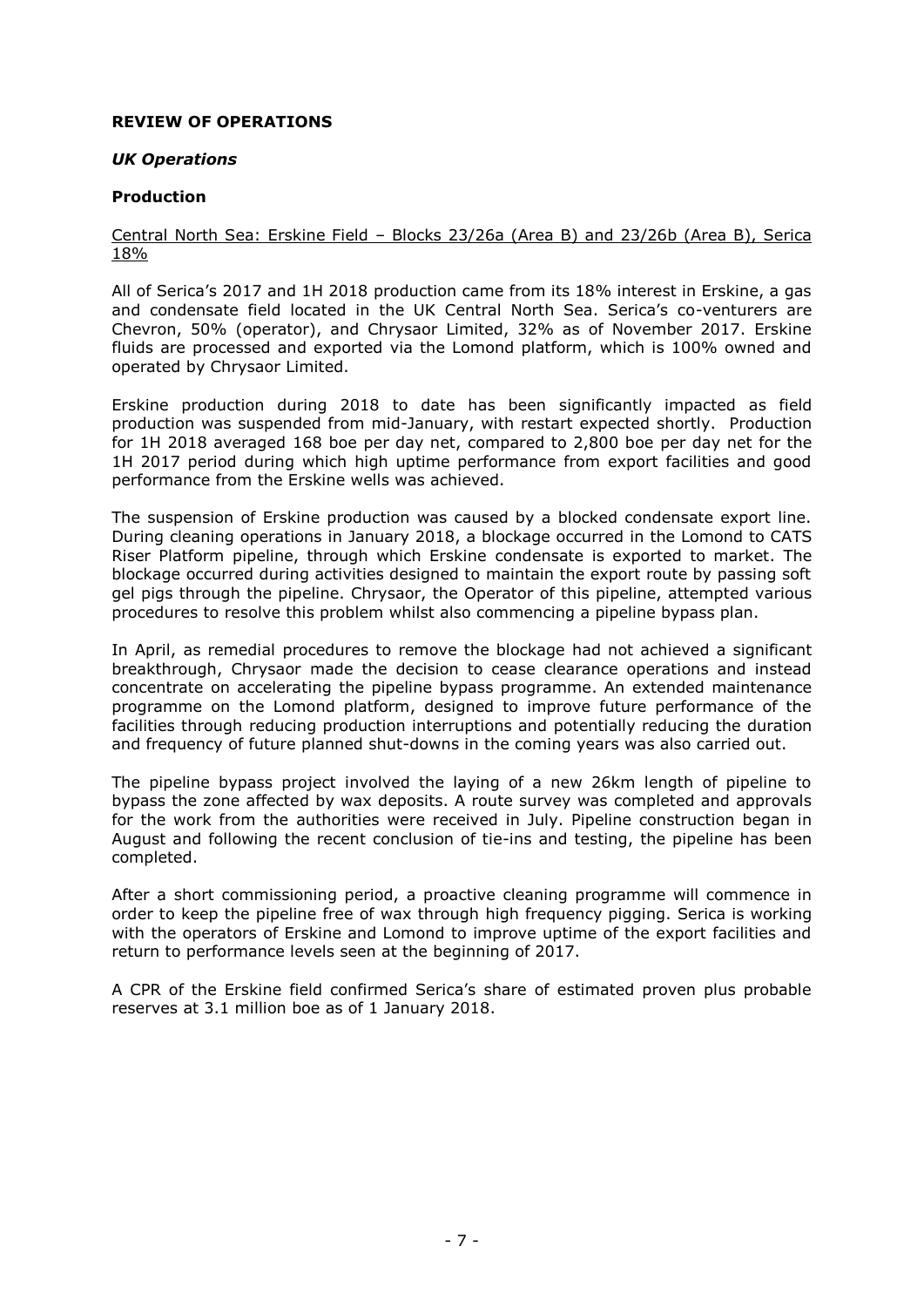# **Development**

Central North Sea: Columbus Development – Blocks 23/16f and 23/21a (part), Serica 50%

The Columbus gas condensate field is located in Blocks 23/16f and 23/21a Columbus Subarea in the UKCS Central North Sea. Serica is Columbus development operator with partners EOG Resources United Kingdom Limited (25%) and Endeavour Energy UK Limited (25%). EOG recently announced its intention to sell its stake in Columbus to Tailwind Energy as part of a larger transaction. The field is located in the Eastern Central Graben, UK Central North Sea and the reservoir is located within the Forties Sandstone.

Two development options were evaluated, a subsea well into Columbus connected to a proposed pipeline between the nearby Arran field and the Shearwater platform, and an extended-reach development well into Columbus drilled directly from the Lomond platform. Serica and its partners chose to select the subsea well option and informed the OGA of this decision in March 2018.

In June 2018, Serica announced the submission of a Field Development Plan ("FDP") for the Columbus development. The FDP provides for the supply of up to 40 million cubic feet of gas per day (gross) at peak to the UK gas market and 1,150 barrels per day (gross) of condensate and natural gas liquids ("NGLs").

Under the FDP the development area will be drained by a single subsea well, which will be connected to the proposed Arran-Shearwater pipeline, through which Columbus production will be exported along with Arran field production. The FDP is therefore contingent on development approval and go-ahead for the Arran project. When the production reaches the Shearwater platform facilities, it will be separated into gas and liquids and exported via the SEGAL line to St Fergus and Forties Pipeline System to Cruden Bay respectively. Columbus development timing will depend on the Arran-Shearwater pipeline being tied into the Shearwater platform in Q3 2020. Columbus startup is targeted for Q2 2021.

The OGA has indicated that its approval of the FDP will be subject to certain standard requirements including approval of the Columbus Environmental Statement ("ES"), which has been submitted to the Department for Business, Energy & Industrial Strategy and is progressing through the approval process.

In view of the time required to complete the ES approval process and in light of recent changes to equity interests in the Arran partnership and hence their project approval timing, both of which are required before the Columbus FDP can be approved, the OGA has confirmed an extension of the current licence term to mid-January 2019. Final approval of the FDP is expected before the end of 2018.

A CPR carried out in 2017 estimates net 2C contingent resources to Serica on the Columbus field to be 6.7 mmboe as at 30 June 2017. Once the FDP is approved, Columbus contingent resources will be redefined as reserves.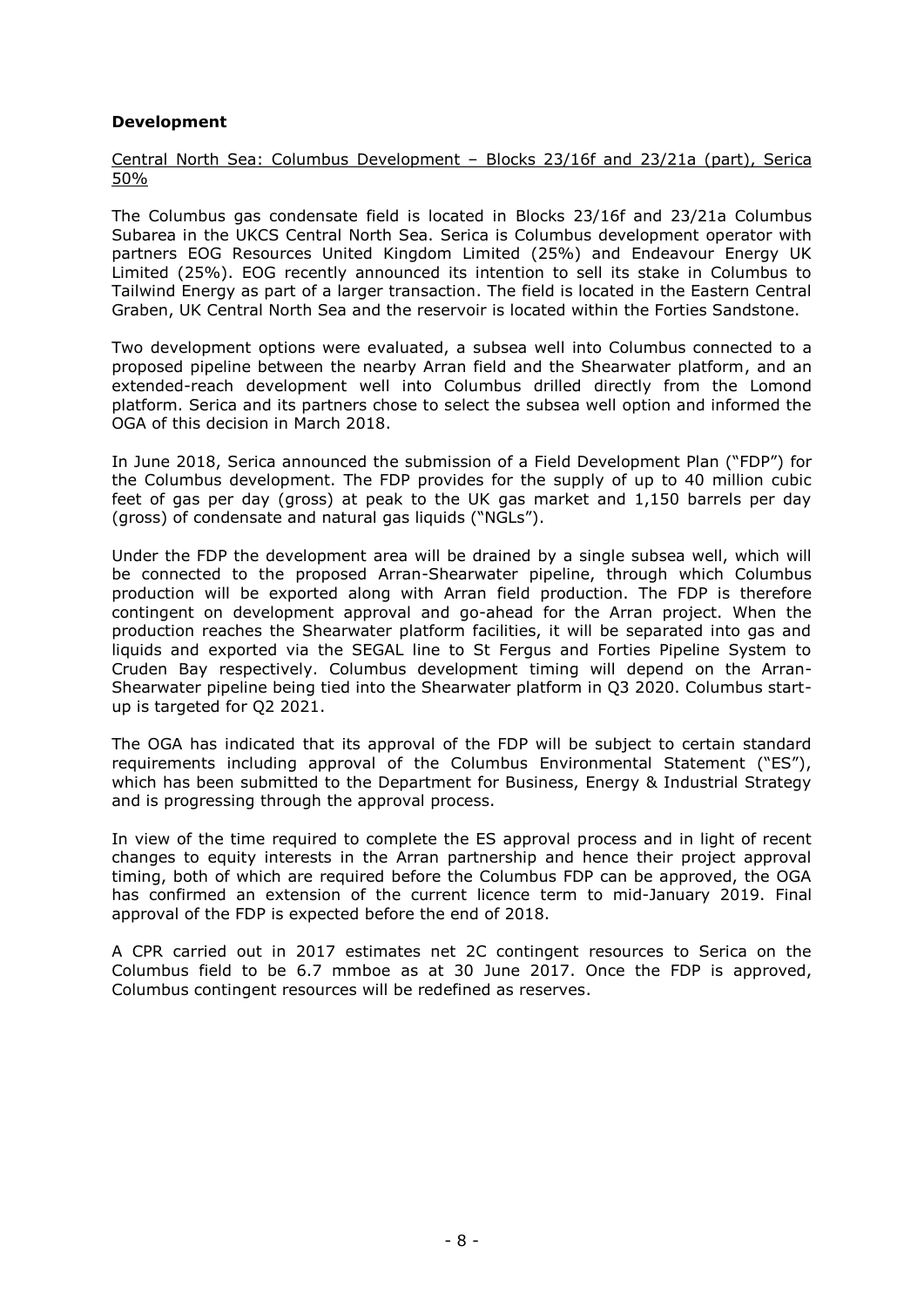# **Exploration**

Central North Sea: Rowallan Prospect - Block 22/19c, Serica 15%

Block 22/19c is located in the Central North Sea, around 20 km west of the Columbus field. It contains the Rowallan Prospect comprising potential condensate targets in the Triassic Skagerrak and the Middle Jurassic Pentland formations. Serica's partners comprise ENI UK Limited (operator – 40%), JX Nippon Exploration and Production (U.K.) Limited (25%) and Mitsui E&P UK Limited (20%).

Well preparations for the Rowallan Prospect are at an advanced stage with drilling targeted to commence in December this year. A vessel was deployed in December 2017 to complete a site survey in preparation for drilling and the operator, ENI UK Limited, has now contracted the Ensco 121 a modern high specification jack-up rig to drill this high pressure, high temperature prospect located close to the Erskine and Columbus fields. Serica is fully carried on all costs relating to the well.

A CPR carried out in 2017 estimated the P<sup>50</sup> Prospective Resources in the Rowallan Prospect net to Serica to be 19.7 mmboe.

# **Pending UK Licences**

In May 2018, Serica was provisionally awarded three new exploration licence areas on the UK Continental Shelf in the UK's 30th Offshore Licensing Round.

Rowallan South – Blocks 22/24f (split) and 22/25c (split), Serica Energy (UK) Limited: 20% working interest, operator ENI UK. These blocks lie directly to the south of the Rowallan Prospect, in which Serica holds a 15% interest and which is due to be drilled later this year. The blocks are offered on condition of making a 'drill or drop' decision to enter the next phase. The licence is expected to be formally awarded with a start date of 1 October 2018.

Columbus West – Block 23/21b, Serica Energy (UK) Limited: 50% working interest, operator Summit Exploration and Production. The block lies immediately to the west of the Columbus field. The proposed work programme contains further seismic reprocessing and a 'drill or drop' decision to enter the next phase. The licence is expected to be formally awarded with a start date of 1 October 2018.

Skerryvore – Blocks 30/12c (part), 30/13c (split), 30/17h, 30/18c and 30/19c (part), Serica Energy (UK) Limited: 20% working interest, operator Parkmead. The Skerryvore prospect lies in the Central North Sea, 60km south of the Erskine field. The proposed work programme includes shooting new 3D seismic data and a contingent well decision. There is a separate licence for block 30/19c with a drill or drop decision and both licences are expected to be formally awarded with a start date of 1 October 2018.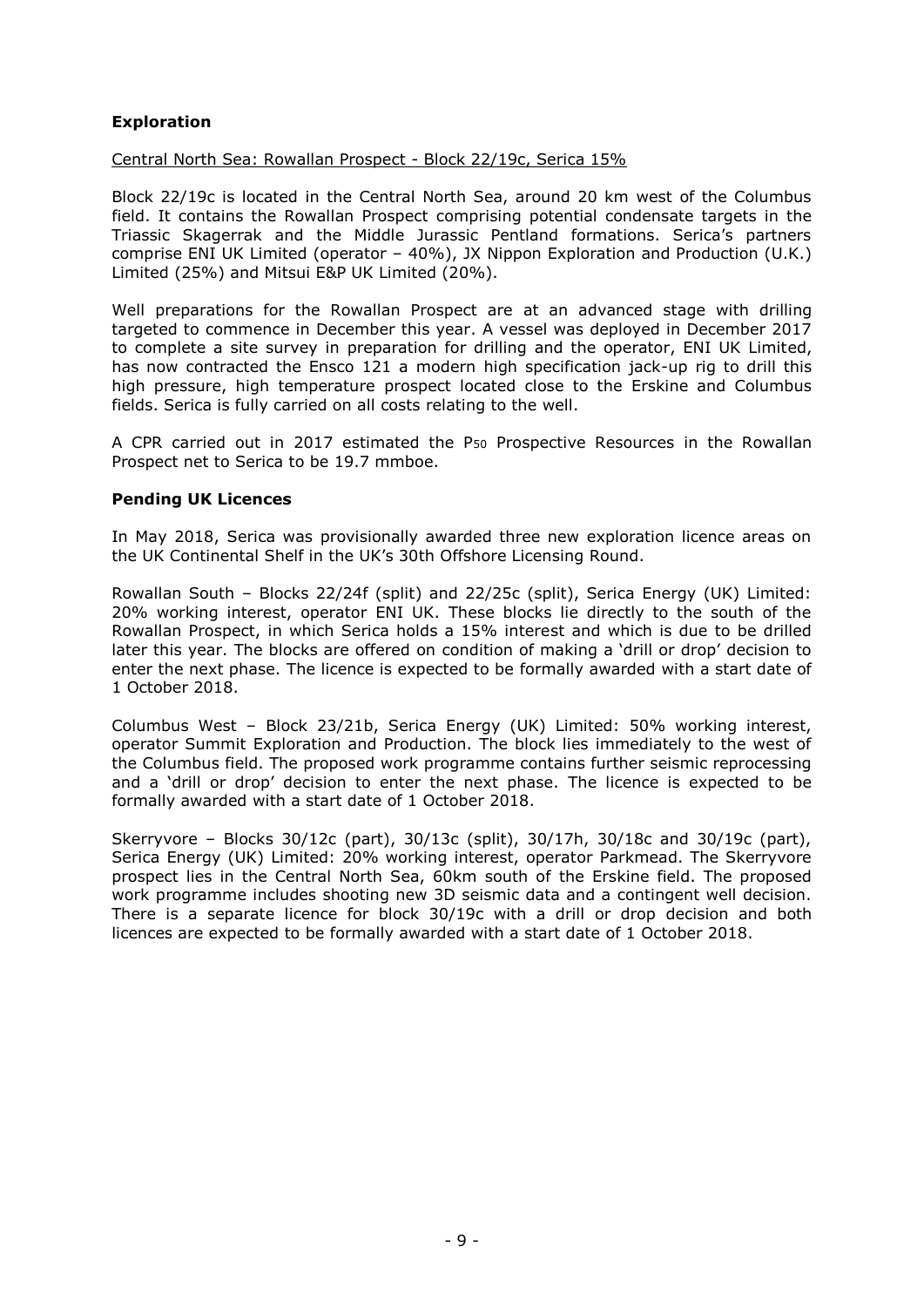# **Ireland**

Serica has no significant financial commitments outstanding on any of its three Irish licences and is seeking farm-in partners before committing to drill prospects identified on these licences.

# Rockall Basin: Frontier Exploration Licences 1/09 and 4/13, Serica 100%

Licence 4/13 contains structural prospects Aghla Beg and Aghla More and the overlying stratigraphic prospect Derryveagh. A process to enhance the 3D seismic data over the prospects has enabled the identification of a fractured basement play within the Aghla Beg prospect. This work has also shown Aghla More to be relatively unfractured and so strengthens the interpretation that it comprises a clastic sedimentary section comparable to nearby Dooish discovery. Serica is holding discussions with the authorities about securing an extension of this licence beyond the November 2018 expiry of the current term.

Serica secured an extension of Licence 1/09 to January 2019. Licence 1/09 contains a large, clearly defined structural prospect, which is also analogous to the Dooish discovery. A study to further investigate the rock properties within the Muckish prospect and to identify other leads in the shallower sections of the licence is underway.

Serica is seeking a partner to participate in drilling a well in one or both of blocks 1/09 and 4/13.

# Slyne Basin: Frontier Exploration Licence 1/06, Serica 100%

This licence contains the Bandon oil discovery drilled by Serica in 2009. A study to investigate the quality of oil that could be expected in the Boyne prospect located on the licence indicates that oil would be over 30◦ API, significantly lighter than that discovered in the Bandon well and capable of producing without assistance.

Serica is holding discussions with the authorities about securing an extension of this licence beyond its current November 2018 expiry and is seeking to identify a farm-in partner to participate in drilling the Boyne oil prospect. In the event of a commercial discovery, a swift development could be implemented to achieve an early first oil date.

# **Namibia**

# Luderitz Basin: Blocks 2512A, 2513A, 2513B and 2612A (part), Serica 85%

Serica obtained a one-year extension to the first renewal period of the licence running until the end of 2019. This licence period does not include a commitment to drill a well. The excellent 3D seismic data acquired in a major seismic programme operated by Serica has identified giant carbonate prospects as well as large Cretaceous fan prospects supported by seismic anomalies. Regional studies have shown that the location of the licence in the Luderitz basin is ideally placed for source rock maturity. Exploration activity has increased in the region, with exploration wells being drilled in the near term and an increase in M&A activity. Serica is seeking partners to participate in a further exploration and has secured the services of a specialist A&D company to assist in marketing these opportunities.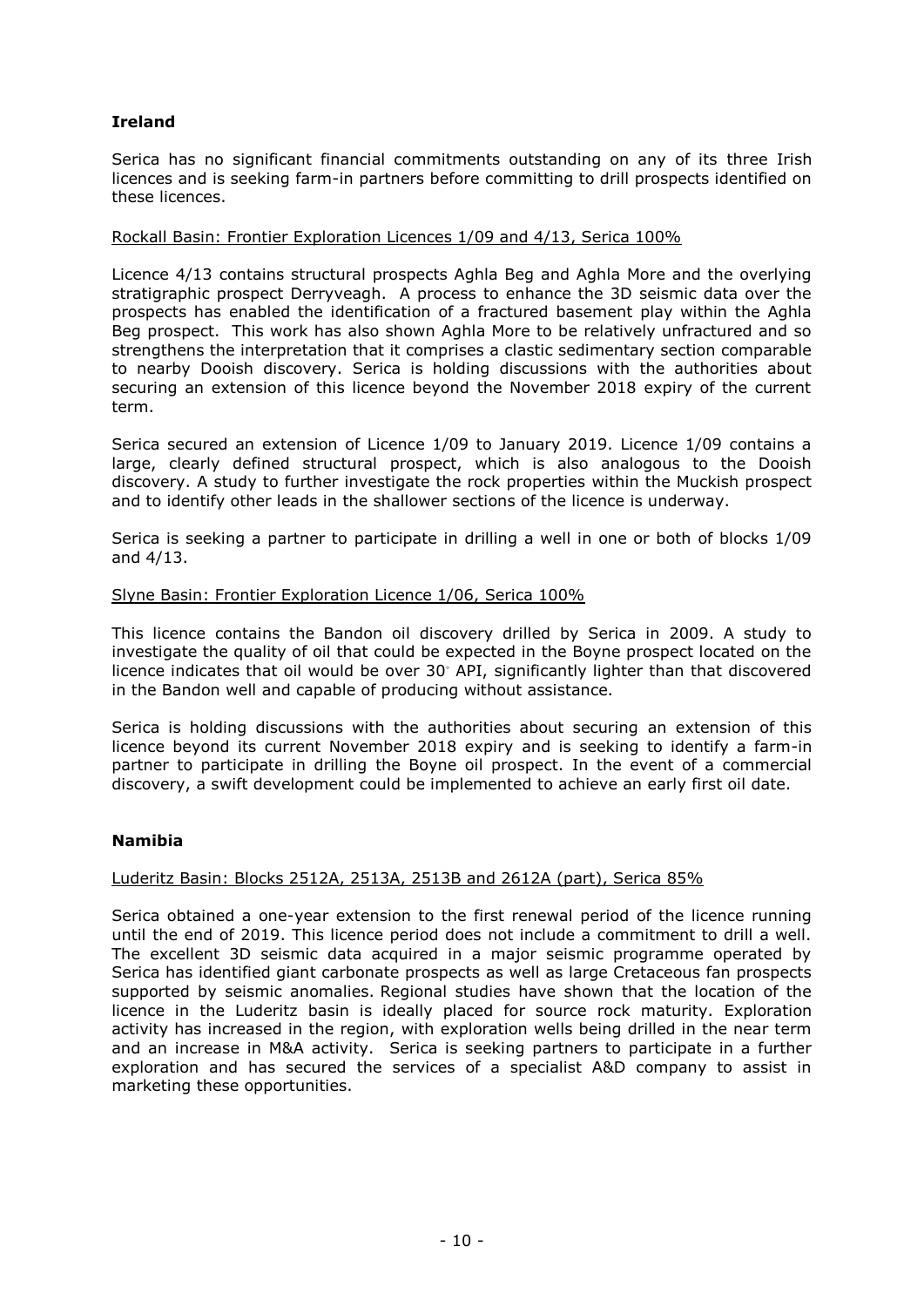# **FINANCIAL REVIEW**

Group loss after tax of US\$8.4 million for 1H 2018 compares to a profit after tax of US\$10.3 million for 1H 2017. Results for 1H 2018 were adversely impacted by suspension of Erskine field production from mid-January and also include US\$4.8 million of costs related to the BKR acquisition.

### **BKR and BK Asset acquisitions**

Details of the proposed acquisitions, of the BKR Assets from BP and of the BK assets from Total E&P are covered above. The deals have an effective date of 1 January 2018 and completion of the acquisition is expected to take place in Q4 2018. Although the most significant accounting aspects of the transactions will apply from the date of completion, under a prepayment facility arranged with BP Gas, drawings have been made to cover the initial consideration and cost of premiums payable for gas price puts purchased by Serica in conjunction with signing the BKR acquisition agreement.

# **Results from operations**

A summary of the income statement results for continuing operations is given below.

#### Income statement – continuing operations

The 1H 2018 period has been significantly impacted by the extended Erskine field production suspension from 16 January. Serica generated a 1H 2018 gross loss of US\$2.6 million (1H 2017: gross profit US\$13.6 million) from its 18% Erskine field interest. Net combined oil and gas production of 30,400 boe in 1H 2018 compared to 507,000 boe for 1H 2017.

#### *Sales revenues*

The Company currently generates all its sales revenues from the Erskine field. Revenue is earned from oil, gas and NGL product streams. Serica's condensate allocation is sold as Forties crude oil. All products are sold at monthly average spot prices for the respective products. The Brent oil benchmark averaged over US\$71 per barrel in 1H 2018 (1H 2017: average of US\$52 per barrel) whilst UK NBP gas prices averaged approximately 52 pence per therm across the 1H 2018 period (1H 2017: average of 42 pence per therm).

Due to the extended production suspension covering most of 1H 2018, Erskine field production averaged 168 boe per day net to Serica in 1H 2018 (1H 2017: 2,801 boe per day net). Net gas production averaged 0.5 mmscf per day during 1H 2018 (1H 2017: 9.0 mmscf per day), whilst condensate production averaged 90 barrels per day (1H 2017: 1,312 barrels per day).

Sales revenues in 1H 2018 from lifted barrels of oil were US\$4.0 million (1H 2017: US\$11.9 million) at an average realised price of US\$67.0/bbl (1H 2017: US\$51.5/bbl). Associated NGL products earned additional revenue of US\$0.03 million (1H 2017: US\$0.2 million).

The 1H 2018 gas production was sold at prices averaging US\$6.8 per mscf (1H 2017: US\$5.3 per mscf) and generated US\$0.6 million (1H 2017: US\$8.7 million) of revenue net to Serica.

Three NGL products (Propane, Butane and Naphtha) are derived from associated gas production and contributed revenue of US\$0.04 million (1H 2017: US\$1.6 million) net to Serica.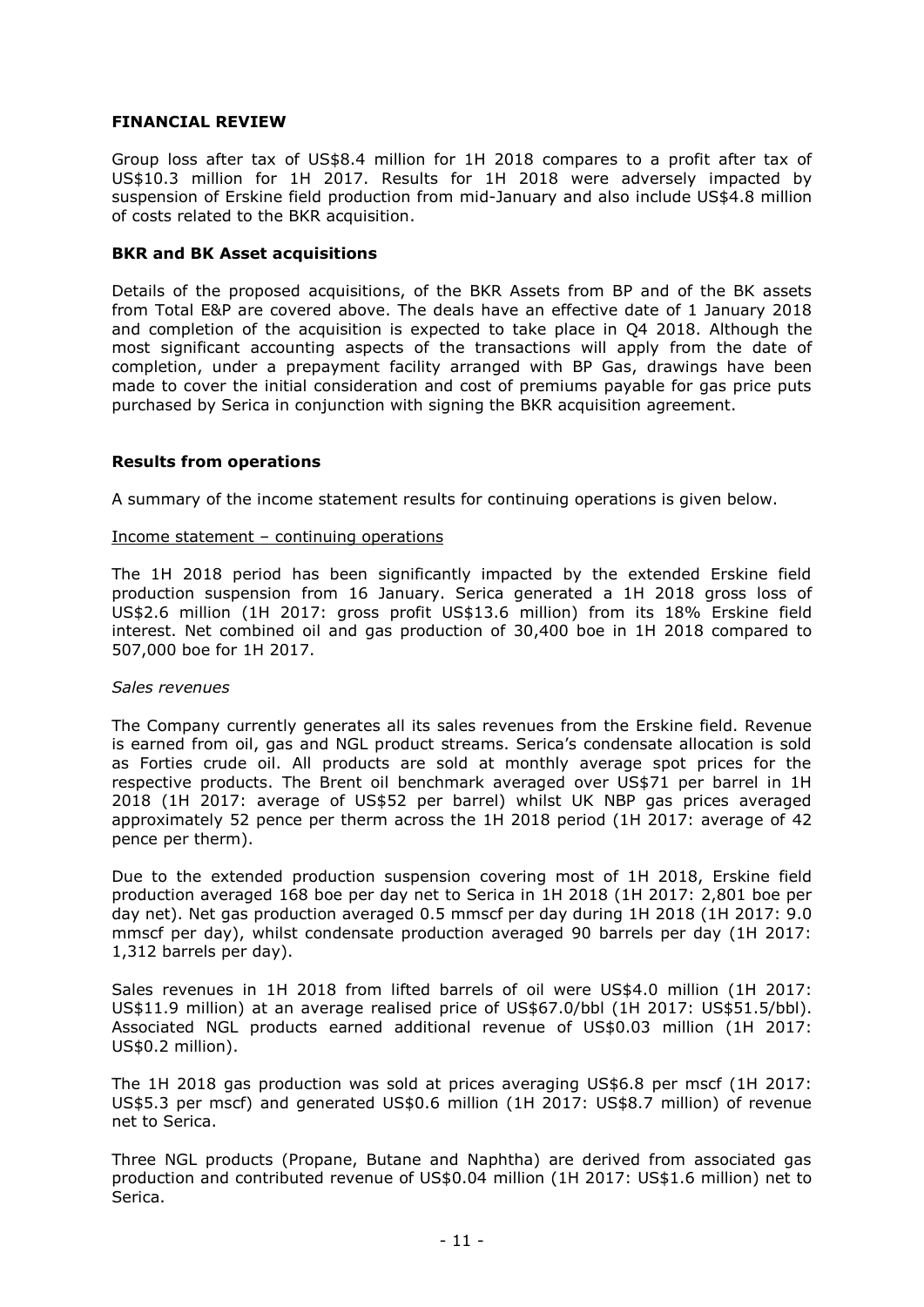# *Liquids over/underlift*

Over/underlifts occur when volumes of oil and NGLs sold exceed/are below volumes produced and movements had historically been classified within revenues. Following the adoption of IFRS 15 'Revenue from Contracts with Customers', movement in liquids over/underlift is classified in cost of sales with effect from 1 January 2018.

Cost of sales in 1H 2018 also include US\$3.3 million reflecting the increase in liquids overlift position at 30 June 2018 compared to 31 December 2017. The comparative 1H 2017 charge of US\$0.6 million is classified in revenue.

# *Cost of sales and depletion charges*

Cost of sales is driven by production from the Erskine field and comprises field operating costs, a depletion charge against the asset's net book amount and, with effect from 1 January 2018, movement in liquids over/underlift.

The overall 1H 2018 charge of US\$4.0 million (1H 2017: US\$8.3 million), excluding overlift movement, comprised direct field operating costs of US\$3.9 million (1H 2017: US\$7.1 million) and non-cash depletion of US\$0.1 million (1H 2017: US\$1.2 million). The most significant elements of the field operating costs are as follows: Erskine's contribution to the running costs of the Lomond facilities, standalone Erskine field operating costs, other transportation costs for use of the FPS and CATS pipelines, and charges for any necessary surface or sub-surface maintenance work. Significant operational expenditure continues during periods of field shut-down when no revenue is earned.

The US\$3.2 million decrease in field operating costs from 1H 2017 to 1H 2018 arose from a reduction in variable operating costs directly linked to field production, and also a reduction in Erskine's contribution to Lomond facility costs, agreed following the reduced availability of the Lomond facilities in the period. Operating costs are billed in GB£.

Depletion charges principally represent the costs of Erskine acquisition spread over the estimated remaining commercial life of the field on a unit of production basis.

# *Other expenses and income*

Other expenditure of US\$1.8 million in 1H 2018 (1H 2017:US\$0.1 million) represented hedging losses, including significant unrealised amounts, net of gains.

Pre-licence expenditure of US\$0.04 million for 1H 2018 remained at a similar low level to the 1H 2017 charge of US\$0.1 million. Pre-licence costs included direct costs and allocated general administrative costs incurred on oil and gas activities prior to the award of licences, concessions or exploration rights.

No exploration and evaluation ('E&E') asset impairment charges were recorded in 1H 2018. Asset write-offs of US\$1.5 million in 1H 2017 related to the relinquished Doyle block in the UK.

Administrative expenses of US\$1.4 million for 1H 2018 were increased from the 1H 2017 charge of US\$0.9 million. This increase is mainly due to the recruitment of further members of the management team announced in November 2017 as part of the expansion the Company's operations.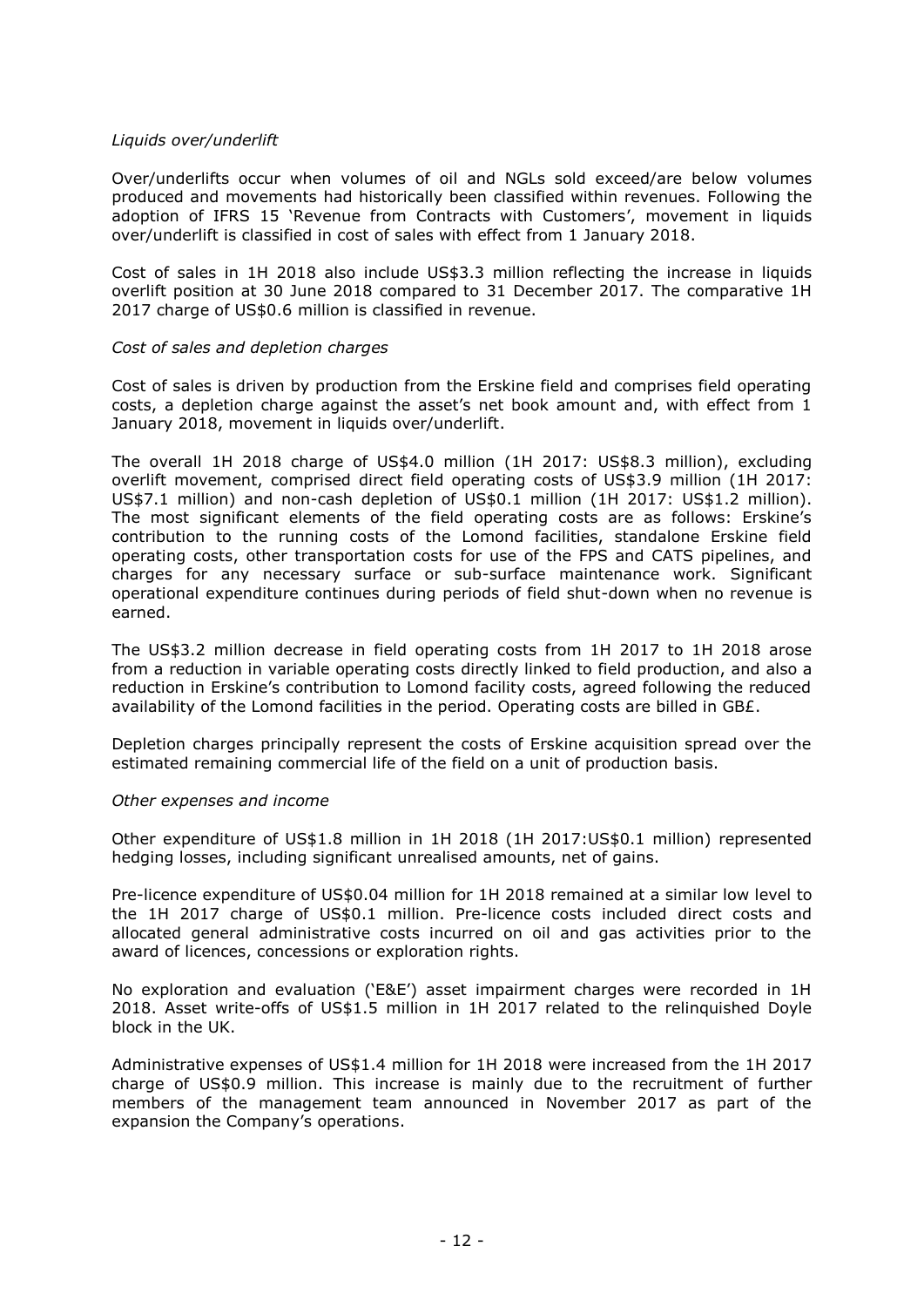# *Foreign exchange*

Serica retains certain non-US\$ cash holdings and other financial instruments relating to its operations. The US\$ value of these may fluctuate from time to time causing reported foreign exchange gains and losses.

The impact of foreign exchange was significantly reduced in the 1H 2018 period with foreign exchange losses of US\$0.04 million compared to 1H 2017 reported gains of US\$0.3 million. The gains in 1H 2017 largely reflected an increase in the reported US\$ equivalent of  $E$  cash balances caused by the strengthening of  $E$  against the US\$ during that period. Unrealised gains on the revaluation of  $E$  cash balances were partially offset by realised losses on settlement of significant £ creditors.

### *Other*

Significant transaction and transition costs on the BKR Asset acquisition have been incurred throughout 1H 2018. These were largely incurred on the significant work streams associated with the preparations for the transfer of operatorship of the BKR Assets, including IT costs, the transfer of documentation and contracts, and general preparation covering all associated processes. US\$4.8 million has been expensed in 1H 2018 with a further amount of US\$1.3 million capitalised as fixtures and fittings mainly for information technology assets incurred during the BKR transition 1H 2018 period.

Finance revenue of US\$0.2 million in 1H 2018, largely consisting of bank interest receivable, increased from US\$0.1 million in 1H 2017.

Finance costs of US\$0.1 million were incurred in 1H 2018 (1H 2017: US\$0.1 million) largely comprising the interest accruing on the liability payable to BP relating to the Erskine acquisition.

Serica's significant UK ring fence tax losses brought forward have been applied to fully shelter Erskine net income from tax payments and are expected to be sufficient to cover future income from the field leaving a surplus available that can be applied to revenues from the BKR Asset acquisition after completion. The Group held approximately US\$146 million of UK ring fence tax losses as at 31 December 2017.

The deferred taxation credit of US\$2.5 million in 1H 2018 (1H 2017: charge of US\$0.8 million) arose from the recognition of a corresponding deferred tax asset from historic tax losses expected to be utilised from future Erskine field profits.

# **Balance Sheet**

During 1H 2018, the total carrying value of investments in E&E assets increased by US\$1.0 million from US\$53.4 million to US\$54.4 million. The additions in the 1H 2018 period of US\$1.0 million have occurred on the following assets. In the UK, US\$0.6 million was incurred on the Columbus development and other exploration licences. In Ireland, US\$0.2 million was incurred on exploration work on the Rockall licences and US\$0.1 million on the Slyne interest. In Africa, US\$0.1 million was incurred in respect of the Luderitz basin licence interests in Namibia.

The property, plant and equipment balance of US\$9.5 million as at 30 June 2018 comprises the net book amount of the Erskine asset acquisition costs capitalised on completion of the transaction net of depletion charges to-date, and US\$1.3 million for information technology assets incurred during the BKR transition process.

Trade and other receivables at 30 June 2018 totalled US\$5.8 million, an increase of US\$3.5 million from the 2017 year-end balance of US\$2.3 million. The 30 June 2018 balance contain a new significant element of US\$4.0 million in respect of an advance to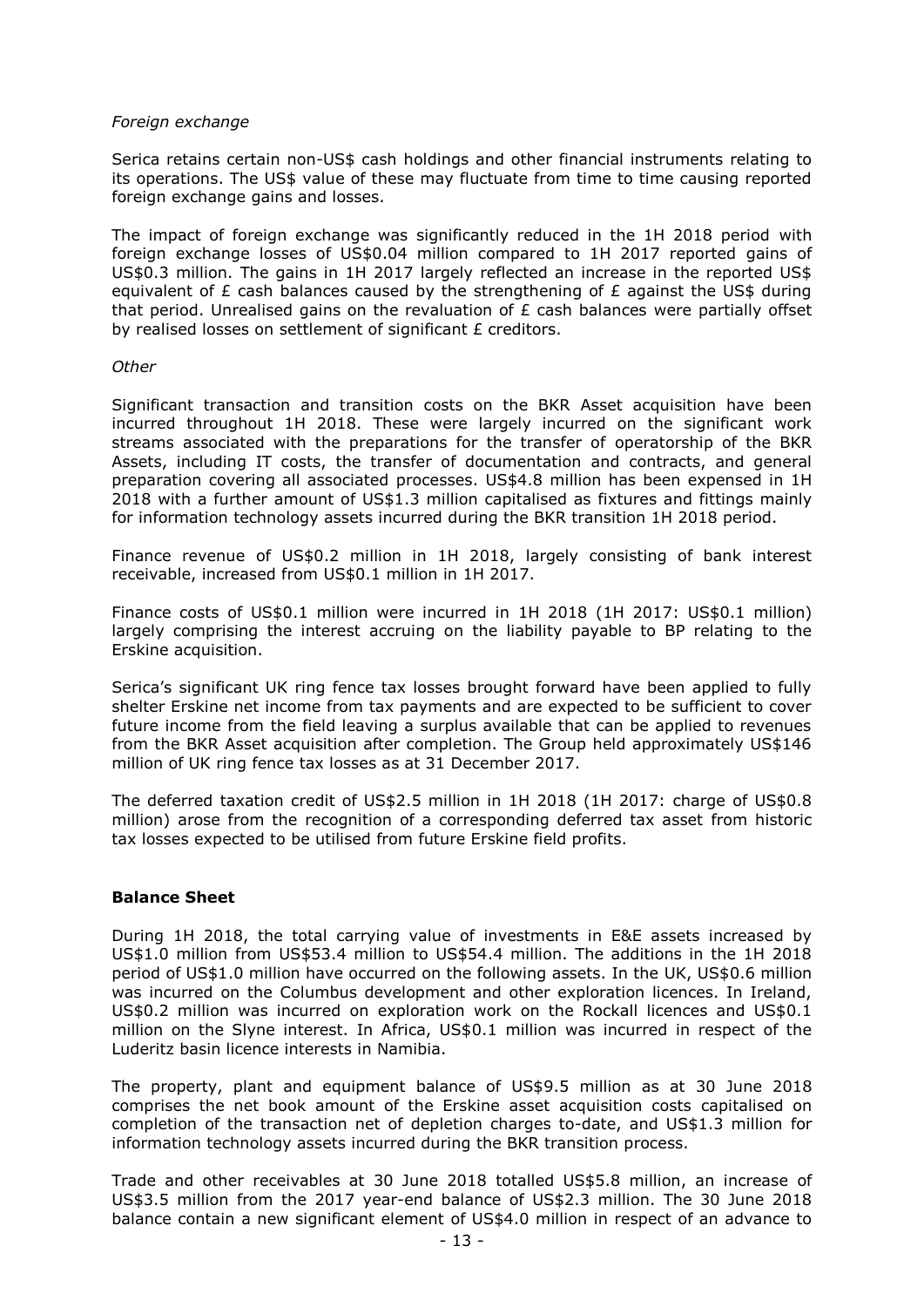BP in settlement of the value of an overlift of oil sold, pending restart of Erskine production.

The financial asset of US\$0.5 million reflects the fair value as at 30 June 2018 of a prepayment for gas put options covering floor prices for a proportion of production volumes through 2H 2018 to 1H 2020, purchased in conjunction with signing the BKR Assets acquisition agreement (2017: US\$2.7 million).

Cash and cash equivalents, and short-term deposits, decreased from US\$34.0 million to US\$21.0 million during 1H 2018. Term deposits are disclosed separately on the face of the balance sheet when their term is greater than three months and they are unbreakable. Operating cash inflows from net Erskine field sales were significantly reduced in the 1H 2018 period compared to 1H 2017 due to the suspension of field production. The Company also paid the final US\$2.8 million tranche (excluding interest) of Erskine consideration to BP and significant transition costs arising from the BKR Assets acquisition. Other cash outflows were incurred on E&E assets across the portfolio in the UK, Ireland and Namibia, ongoing administrative costs and corporate activity.

Short-term trade and other payables totalled US\$9.5 million at 30 June 2018 (31 December 2017: US\$7.8 million). This balance comprises US\$4.1 million in respect of a liquids overlift position, liabilities associated with the BKR Assets acquisition, capital and operational liabilities for the Erskine interest, and other creditors and accruals for E&E asset, corporate and administrative expenditure.

Provisions of US\$2.7 million comprise an estimate for certain contingent payments related to savings in Erskine field operating costs that may be made to BP under the terms of the Erskine acquisition.

Long-term financial liabilities of US\$3.9 million as at 30 June 2018 comprise drawings under the BKR prepayment facility. The prepayment facility carries interest at one-month LIBOR plus 4.5% per annum compounded monthly and added to the outstanding amount and has a maximum duration of three years from initial drawings. Repayments will commence six months after completion of the BKR acquisition and be based on 35% of Serica's retained share of gas sales revenues from the BKR Assets including any price related hedging gains and after deduction of those proportions due to BP under the Net Cash Flow Sharing Deed.

Serica's share of estimated decommissioning costs relating to its 18% Erskine field interest will be met by BP up to a level of £31.3 million, adjusted for inflation, with Serica being responsible for any costs beyond that. No provision for decommissioning liabilities for the Erskine field is recorded at 30 June 2018 as the Company's current estimate for such costs is under the level to be funded by BP.

# **Cash balances and future commitments**

#### Current cash position, capital expenditure commitments and other obligations

At 30 June 2018, the Group held cash and cash equivalents, and term deposits of US\$21.0 million. Cash and term deposits had reduced to US\$13.7 million by 26 September 2018.

At 30 June 2018, the Group held put options covering 2H 2018, 2019 and 1H 2020 daily volumes of 230,000, 240,000 and 160,000 therms of gas per day respectively, at floor prices of 35 pence per therm.

#### *Erskine field commitments*

Net revenues from the Erskine field are expected to cover ongoing field operational and capital expenditure.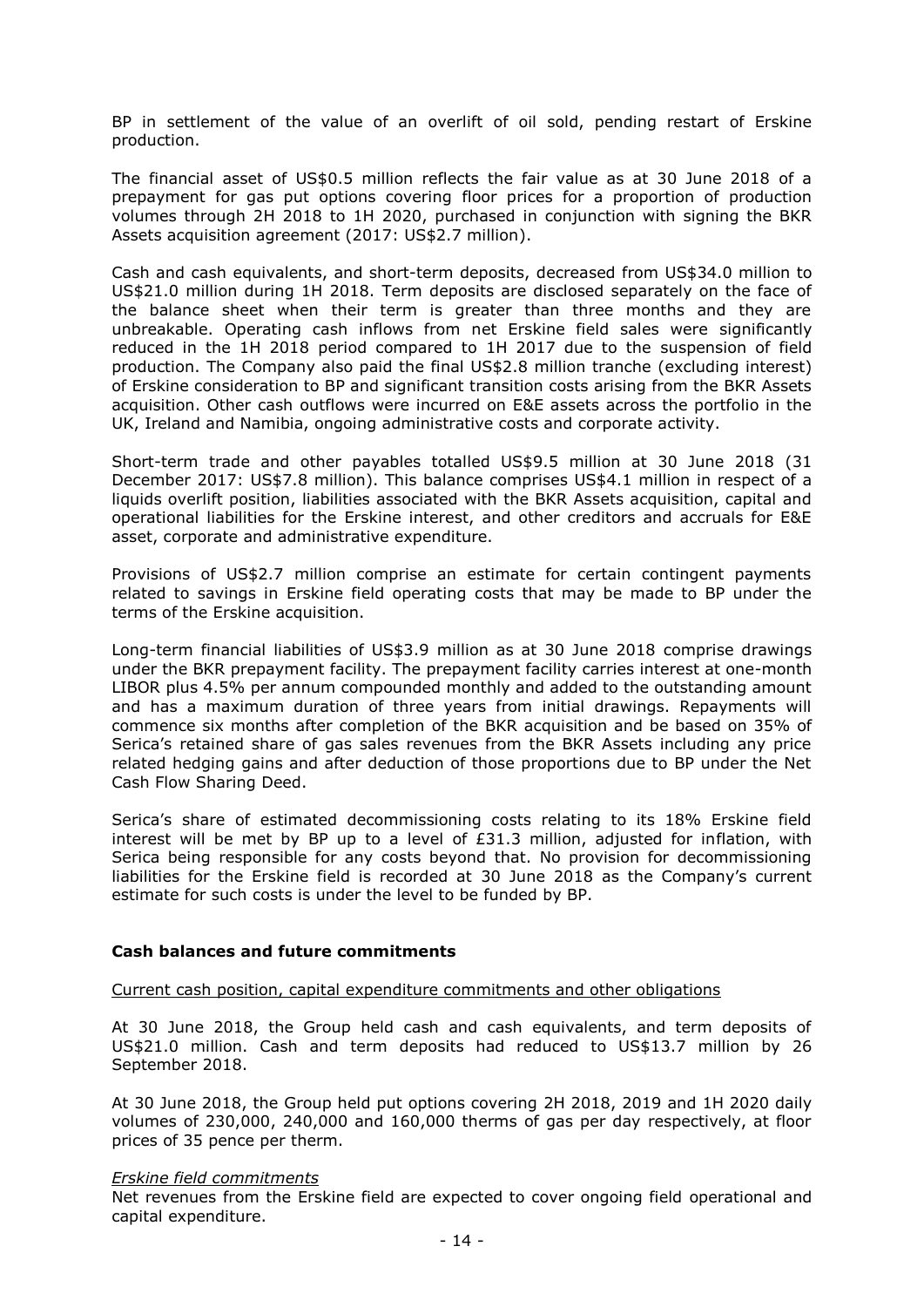Management believes there are sufficient resources to meet the current committed programme for 2018 but remains conscious that a single field income stream exposes it to operational and infrastructure risks and the consequent need for adequate working capital to cover associated fluctuations in revenue. Whilst the new pipeline section is expected to improve Erskine operational uptime considerably the field has a history of intermittent production performance caused by downstream infrastructure and operational expenditure which continues during periods of field shut-down when no revenue is earned. Successful completion of the BKR and BK Assets acquisitions will diversify the Group's sources of revenue.

# *Non-Erskine commitments*

The Group has no significant exploration commitments.

In the UK, the Group's costs of the exploration well on 22/19c will be fully carried by a third party.

Progress towards the Columbus development continued with the submission of a Field Development Plan in June 2018. Capital costs associated with the project are expected to be funded from future Group operating cashflows.

# **Other**

### Asset values and Impairment

At 30 June 2018 Serica's market capitalisation stood at US\$209.1 million (£158.4 million, based upon a share price of  $£0.60$ , which exceeded the net asset value at that date of US\$94.3 million. By 26 September 2018 the Company's market capitalisation had increased to US\$306.4 million. Management conducted a thorough review of the carrying value of the Group's assets and determined that no significant write-downs were required.

# **Additional Information**

Additional information relating to Serica, can be found on the Company's website at www.serica-energy.com and on SEDAR at [www.sedar.com](http://www.sedar.com/)

Approved on behalf of the Board Mitch Flegg Chief Executive Officer

27 September 2018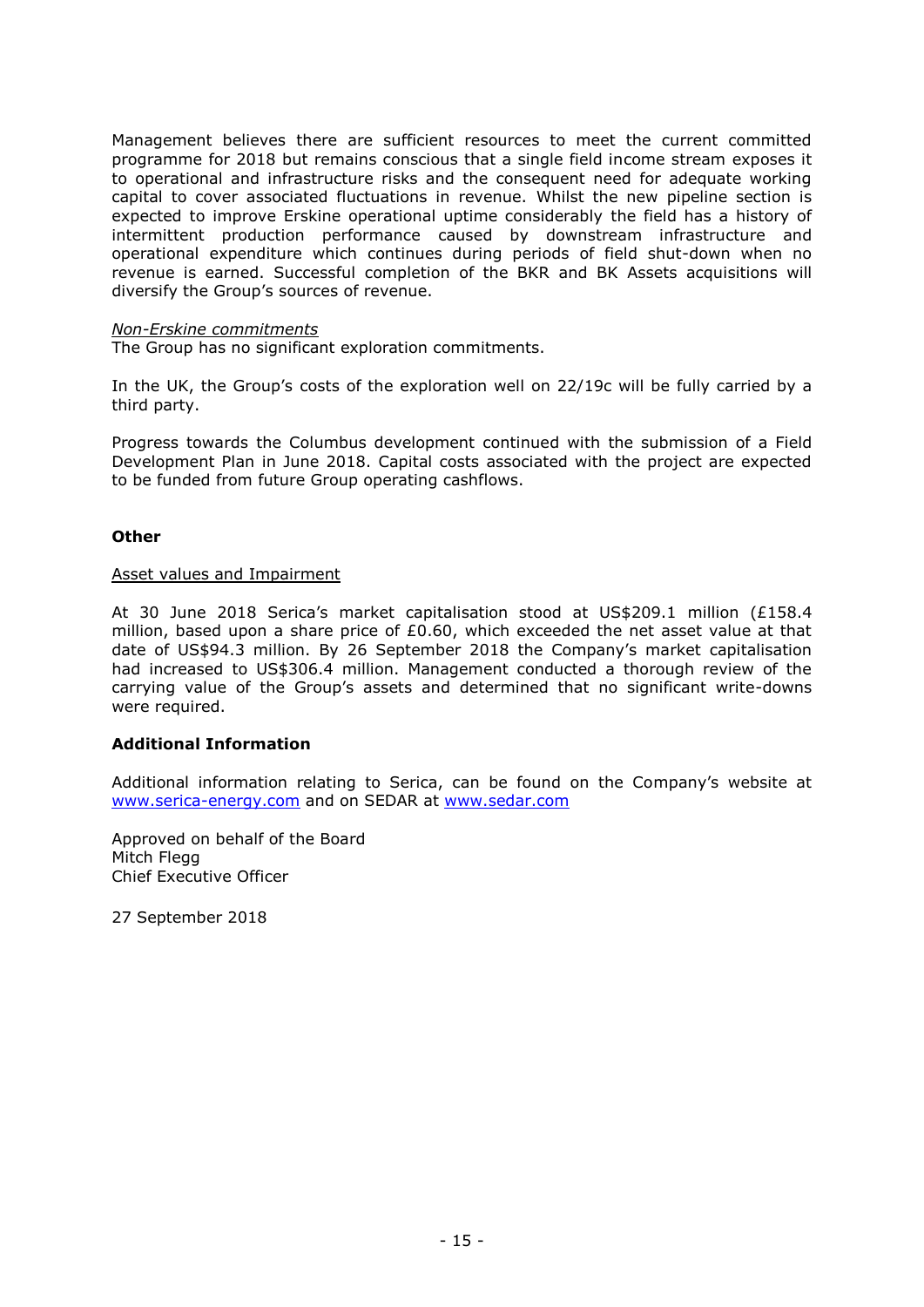# **Forward Looking Statements**

This disclosure contains certain forward looking statements that involve substantial known and unknown risks and uncertainties, some of which are beyond Serica Energy plc's control, including: the impact of general economic conditions where Serica Energy plc operates, industry conditions, changes in laws and regulations including the adoption of new environmental laws and regulations and changes in how they are interpreted and enforced, increased competition, the lack of availability of qualified personnel or management, fluctuations in foreign exchange or interest rates, stock market volatility and market valuations of companies with respect to announced transactions and the final valuations thereof, and obtaining required approvals of regulatory authorities. Serica Energy plc's actual results, performance or achievement could differ materially from those expressed in, or implied by, these forward looking statements and, accordingly, no assurances can be given that any of the events anticipated by the forward looking statements will transpire or occur, or if any of them do so, what benefits, including the amount of proceeds, that Serica Energy plc will derive therefrom.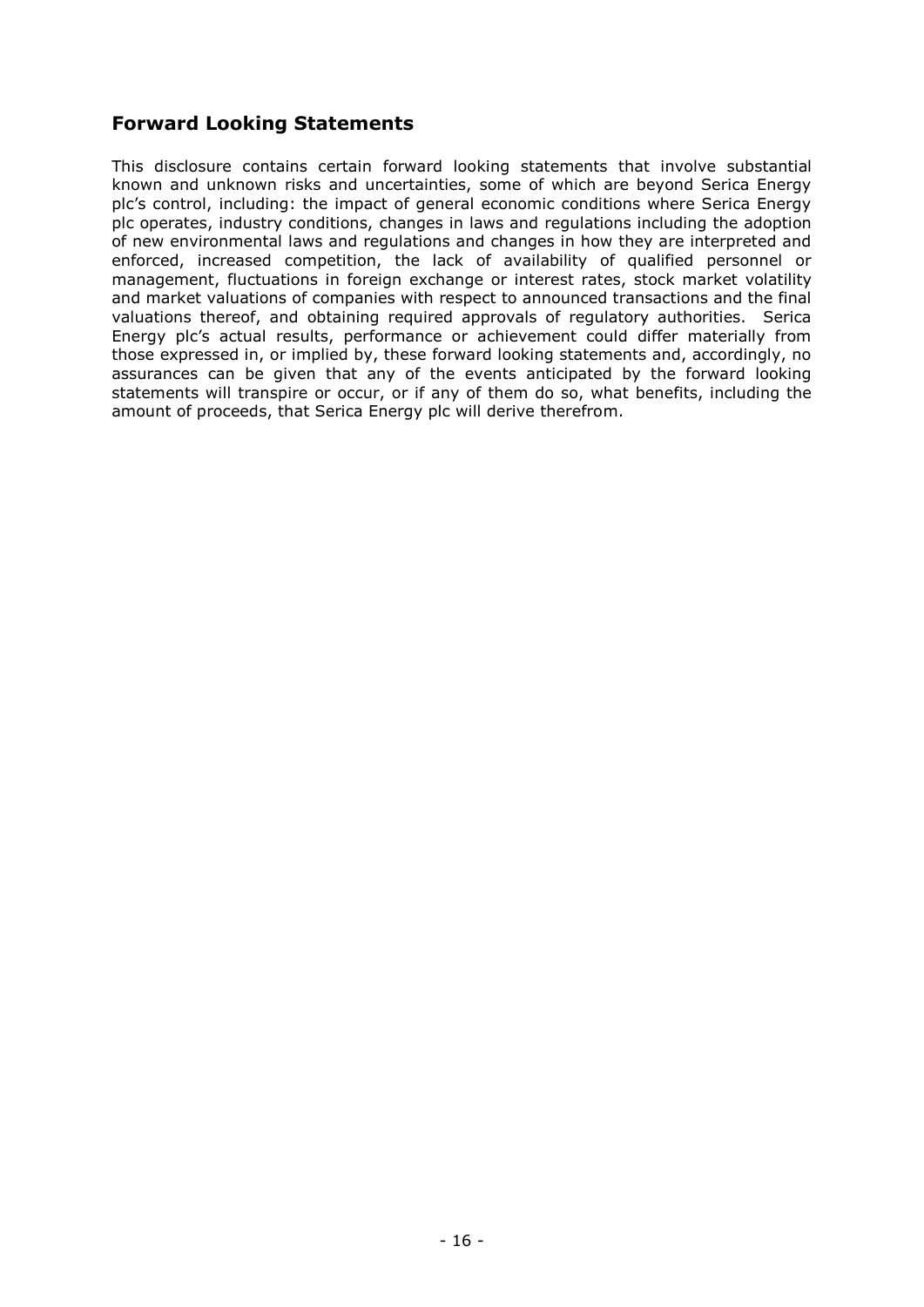# **Serica Energy plc**

# **Group Income Statement**

For the period ended 30 June

|                                                                        |              | <b>Six</b>  | <b>Six</b>  |           |
|------------------------------------------------------------------------|--------------|-------------|-------------|-----------|
|                                                                        |              | months      | months      | Year      |
|                                                                        |              | ended       | ended       | ended     |
|                                                                        |              | 30 June     | 30 June     | 31 Dec    |
|                                                                        | <b>Notes</b> | 2018        | 2017        | 2017      |
| <b>Continuing operations</b>                                           |              | US\$000     | US\$000     | US\$000   |
|                                                                        |              | (Unaudited) | (Unaudited) | (Audited) |
| <b>Sales revenue</b>                                                   | 4            | 4,587       | 21,922      | 31,966    |
| Cost of sales                                                          | 5            | (7, 276)    | (8, 332)    | (12, 668) |
| Gross (loss)/profit                                                    |              | (2,689)     | 13,590      | 19,298    |
| Other expense                                                          |              | (1, 842)    | (148)       | (1, 426)  |
| Pre-licence costs                                                      |              | (41)        | (99)        | (303)     |
| Impairment and write-off of E&E assets                                 | 6            |             | (1, 523)    | (1,612)   |
| Administrative expenses                                                |              | (1, 405)    | (920)       | (2, 244)  |
| Foreign exchange (loss)/gain                                           |              | (44)        | 292         | 511       |
| Share-based payments                                                   |              | (146)       | (24)        | (98)      |
| <b>BKR</b> transaction costs                                           | 3            | (4, 783)    |             |           |
| <b>Operating (loss)/profit from</b><br>continuing operations           |              | (10, 950)   | 11,168      | 14,126    |
| <b>BKR</b> transaction costs                                           | 3            |             |             | (3,386)   |
| Finance revenue                                                        |              | 178         | 81          | 246       |
| Finance costs                                                          |              | (140)       | (67)        | (138)     |
| (Loss)/profit before taxation                                          |              | (10, 912)   | 11,182      | 10,848    |
| Taxation credit/(charge) for the period                                | 10           | 2,510       | (839)       | 6,255     |
| (Loss)/profit after taxation and<br>(loss)/profit for the period       |              | (8, 402)    | 10,343      | 17,103    |
| <b>Earnings per ordinary share (EPS)</b>                               |              |             |             |           |
| (Loss)/profit on continuing operations<br>Basic and diluted EPS (US\$) |              | (0.03)      | 0.04        | 0.06      |
| (Loss/profit for the period<br>Basic and diluted EPS (US\$)            |              | (0.03)      | 0.04        | 0.06      |

# **Group Statement of Comprehensive Income**

There are no other comprehensive income items other than those passing through the income statement.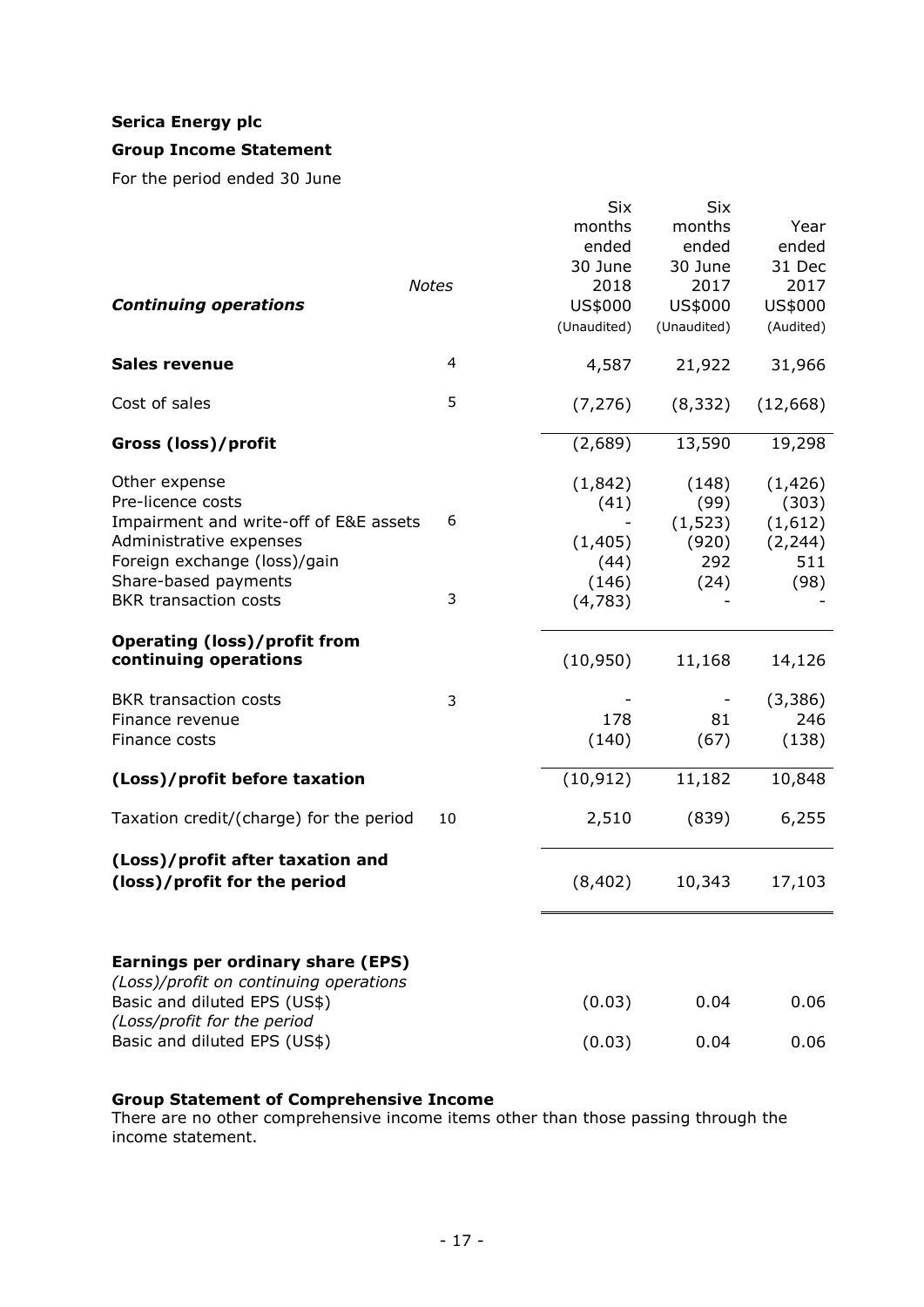# **Serica Energy plc Group Balance Sheet**

|                                 |              | 30 June     | 31 Dec     | 30 June     |
|---------------------------------|--------------|-------------|------------|-------------|
|                                 |              | 2018        | 2017       | 2017        |
|                                 |              | US\$000     | US\$000    | US\$000     |
|                                 | <b>Notes</b> | (Unaudited) | (Audited)  | (Unaudited) |
| <b>Non-current assets</b>       |              |             |            |             |
| Exploration & evaluation assets | 6            | 54,407      | 53,413     | 52,742      |
| Property, plant and equipment   | 7            | 9,534       | 7,640      | 7,608       |
| Deferred tax asset              |              | 18,719      | 16,209     | 9,115       |
|                                 |              | 82,660      | 77,262     | 69,465      |
| <b>Current assets</b>           |              |             |            |             |
| Inventories                     |              | 416         | 453        | 396         |
| Trade and other receivables     |              | 5,778       | 2,274      | 4,931       |
| Derivative financial asset      |              | 511         | 2,670      |             |
| Term deposits                   |              | 2,641       | 5,698      | 5,600       |
| Cash and cash equivalents       |              | 18,374      | 28,279     | 25,083      |
|                                 |              | 27,720      | 39,374     | 36,010      |
|                                 |              |             |            |             |
| <b>TOTAL ASSETS</b>             |              | 110,380     | 116,636    | 105,475     |
| <b>Current liabilities</b>      |              |             |            |             |
| Trade and other payables        |              | (9,504)     | (7, 825)   | (4,899)     |
| Provisions                      |              | (2,690)     | (2, 234)   |             |
| <b>Non-current liabilities</b>  |              |             |            |             |
| Trade and other payables        |              |             |            | (2,924)     |
| <b>Financial liabilities</b>    |              | (3,908)     | (3,825)    |             |
| Provisions                      |              |             | (456)      | (2, 190)    |
| <b>TOTAL LIABILITIES</b>        |              | (16, 102)   | (14,340)   | (10, 013)   |
|                                 |              |             |            |             |
| <b>NET ASSETS</b>               |              | 94,278      | 102,296    | 95,462      |
|                                 |              |             |            |             |
| Share capital                   | 8            | 229,546     | 229,308    | 229,308     |
| Other reserves                  |              | 20,959      | 20,813     | 20,739      |
| Accumulated deficit             |              | (156, 227)  | (147, 825) | (154, 585)  |
| <b>TOTAL EQUITY</b>             |              | 94,278      | 102,296    | 95,462      |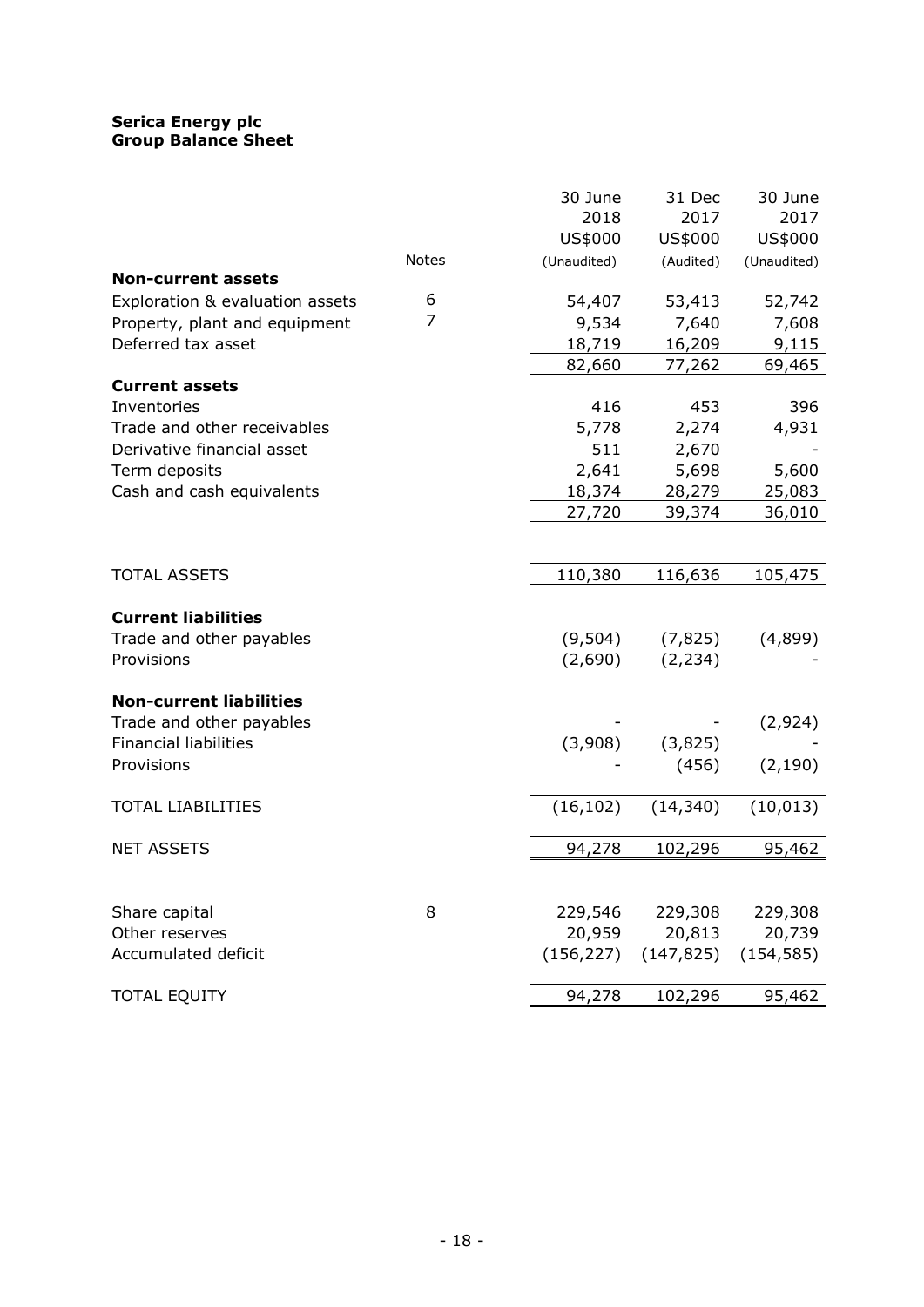# **Serica Energy plc Group Statement of Changes in Equity**

For the year ended 31 December 2017 and period ended 30 June 2018

# **Group**

|                               | Share<br>capital<br>US\$000 | Other<br>reserves<br>US\$000 | Deficit<br>US\$000 | Total<br>US\$000 |
|-------------------------------|-----------------------------|------------------------------|--------------------|------------------|
| At 1 January 2017 (audited)   | 229,308                     | 20,715                       | (164, 928)         | 85,095           |
| Profit for the period         |                             |                              | 10,343             | 10,343           |
| Total comprehensive income    |                             |                              | 10,343             | 10,343           |
| Share-based payments          |                             | 24                           |                    | 24               |
| At 30 June 2017 (unaudited)   | 229,308                     | 20,739                       | (154, 585)         | 95,462           |
| Profit for the period         |                             |                              | 6,760              | 6,760            |
| Total comprehensive income    |                             |                              | 6,760              | 6,760            |
| Share-based payments          |                             | 74                           |                    | 74               |
| At 31 December 2017 (audited) | 229,308                     | 20,813                       | (147, 825)         | 102,296          |
| Loss for the period           |                             |                              | (8, 402)           | (8, 402)         |
| Total comprehensive income    |                             |                              | (8, 402)           | (8, 402)         |
| Issue of shares               | 238                         |                              |                    | 238              |
| Share-based payments          |                             | 146                          |                    | 146              |
| At 30 June 2018 (unaudited)   | 229,546                     | 20,959                       | (156, 227)         | 94,278           |
|                               |                             |                              |                    |                  |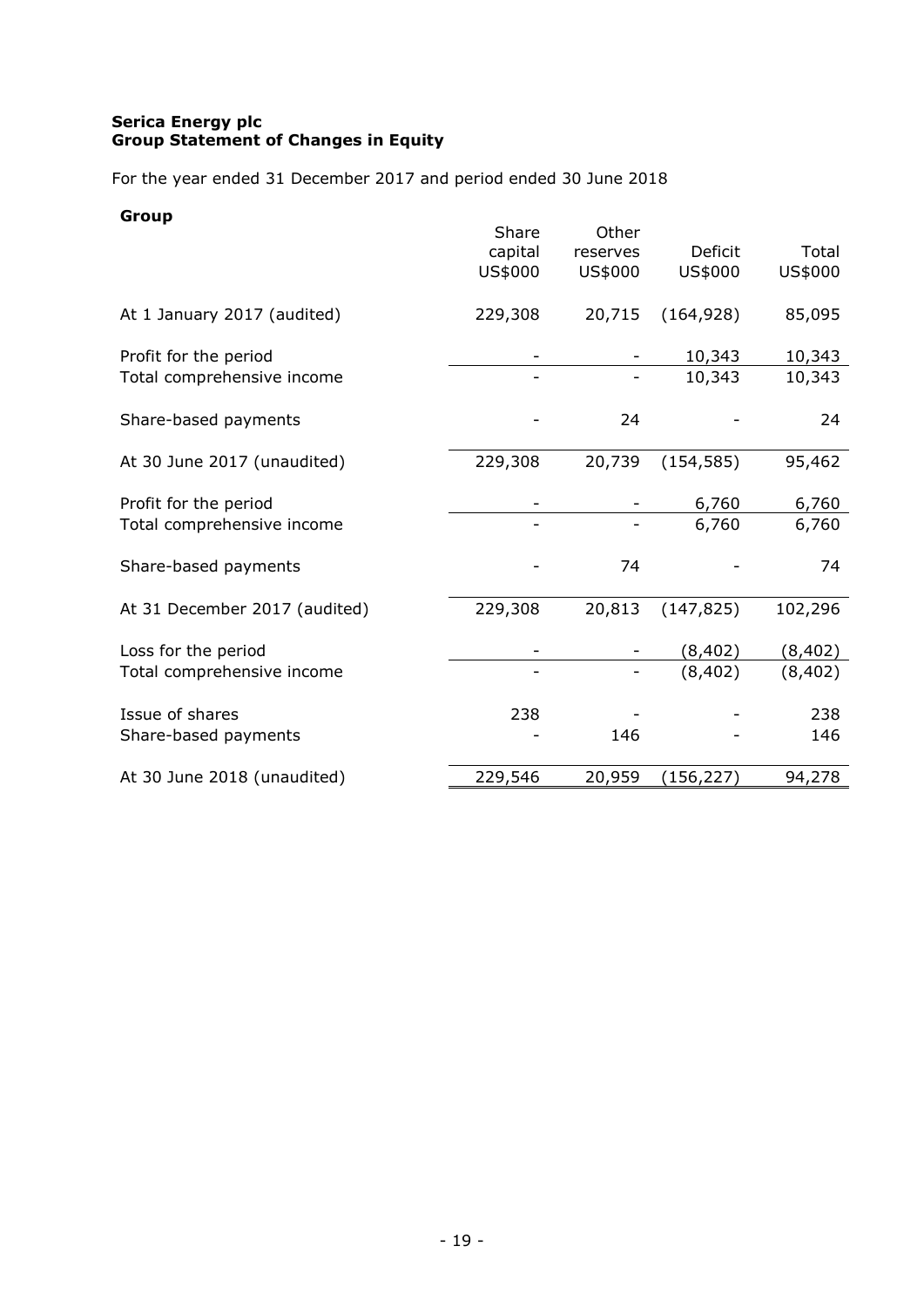# **Serica Energy plc**

**Group Cash Flow Statement**

For the period ended 30 June

|                                                       | Six         | Six                      |           |
|-------------------------------------------------------|-------------|--------------------------|-----------|
|                                                       | months      | months                   | Year      |
|                                                       | ended       | ended                    | ended     |
|                                                       | 30 June     | 30 June                  | 31 Dec    |
|                                                       | 2018        | 2017                     | 2017      |
|                                                       |             |                          | US\$000   |
|                                                       | US\$000     | US\$000                  |           |
|                                                       | (Unaudited) | (Unaudited)              | (Audited) |
| <b>Operating activities:</b>                          |             |                          |           |
| (Loss)/profit for the period                          | (8, 402)    | 10,343                   | 17,103    |
| Adjustments to reconcile profit/(loss) for the period |             |                          |           |
| to net cash flow from operating activities            |             |                          |           |
| Taxation charge/(credit)                              |             |                          |           |
|                                                       | (2, 510)    | 839                      | (6, 255)  |
| <b>BKR</b> transaction costs                          | 4,783       | $\overline{\phantom{0}}$ | 3,386     |
| Net finance (income)/costs                            | (38)        | (14)                     | (108)     |
| Depletion and amortisation                            | 87          | 1,217                    | 1,710     |
| Oil and NGL overlift increase                         | 3,289       | 592                      | 1,163     |
| Impairment and write-offs of E&E assets               |             | 1,523                    | 1,612     |
| Unrealised and realised hedging losses                | 2,159       |                          | 1,133     |
| Share-based payments                                  | 146         | 24                       | 98        |
| Other non-cash movements                              | 44          | (292)                    |           |
| Cash outflow on BKR transaction                       |             |                          | (406)     |
|                                                       | (3,632)     |                          | (1, 867)  |
| Increase in financial assets                          |             | -                        | (3,803)   |
| (Increase)/decrease in receivables                    | (3, 504)    | 1,568                    | 4,110     |
| Decrease /(increase) in inventories                   | 37          | 5                        | (52)      |
| Increase/(decrease) in payables                       | 307         | 1,845                    | (291)     |
| Net cash (out)/inflow from operations                 | (7, 234)    | 17,650                   | 17,533    |
| <b>Investing activities:</b>                          |             |                          |           |
| Interest received                                     |             |                          |           |
|                                                       | 178         | 81                       | 246       |
| Purchase of E&E assets                                | (994)       | (1,095)                  | (1,855)   |
| Purchase of P, P & E                                  | (1,981)     |                          | (72)      |
| Cash outflow arising on asset acquisition             | (2,775)     | (2,775)                  | (2,775)   |
| Changes in term deposits                              | 3,057       | (5,600)                  | (5,698)   |
| Net cash outflow from investing activities            | (2, 515)    | (9,389)                  | (10, 154) |
| <b>Financing activities:</b>                          |             |                          |           |
|                                                       |             |                          |           |
| Issue of ordinary shares                              | 238         |                          |           |
| Proceeds from borrowings                              |             |                          | 3,803     |
| Finance costs paid                                    | (254)       | (133)                    | (135)     |
| Net cash (out)/inflow from financing activities       | (16)        | (133)                    | 3,668     |
| Cash and cash equivalents                             |             |                          |           |
| Net (decrease)/increase in period                     | (9,765)     | 8,128                    | 11,047    |
| Effect of exchange rates on cash and cash equivalents | (140)       | 362                      | 639       |
| Amount at start of period                             | 28,279      | 16,593                   |           |
|                                                       |             |                          | 16,593    |
| Amount at end of period                               | 18,374      | 25,083                   | 28,279    |
|                                                       |             |                          |           |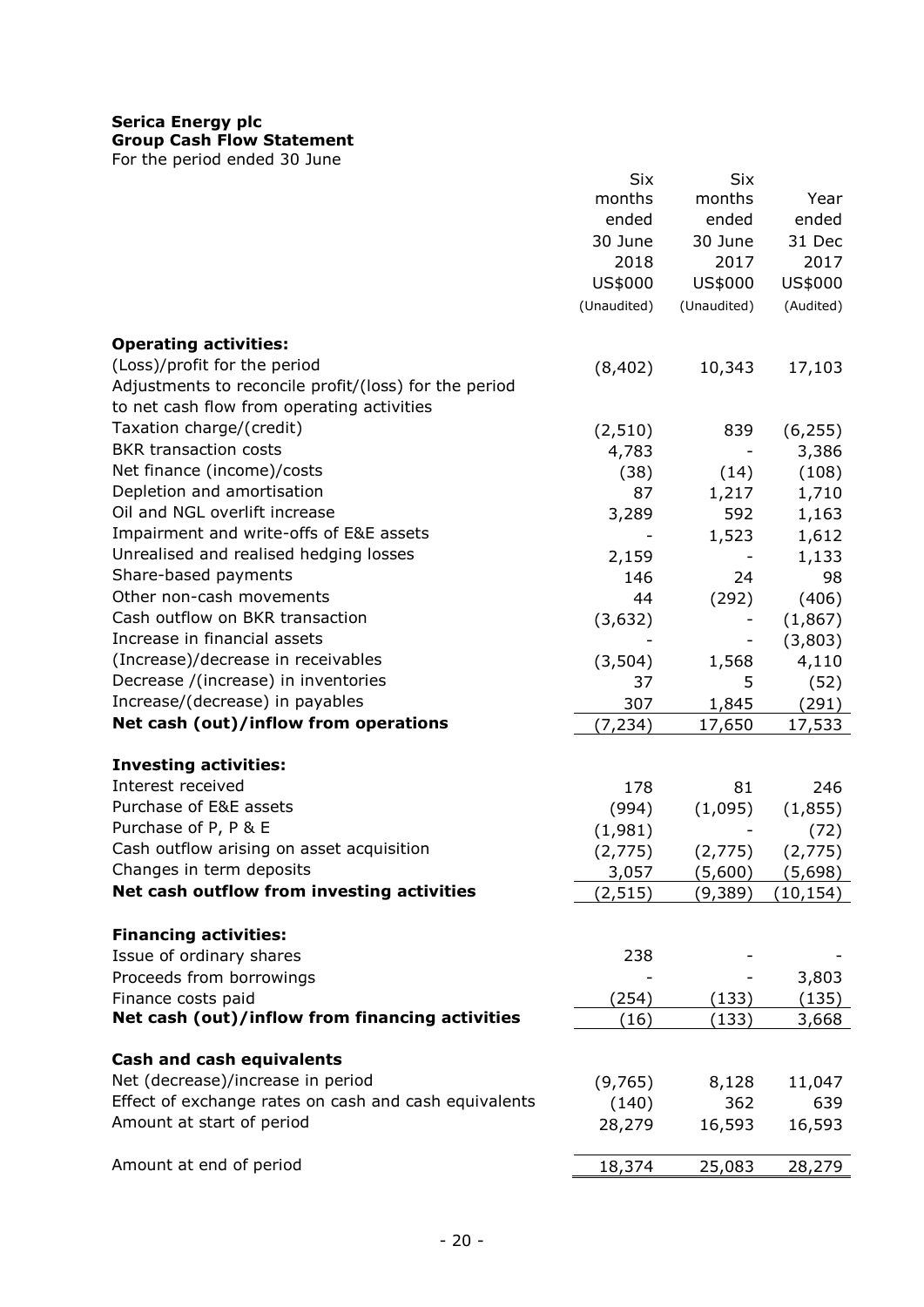# **Serica Energy plc**

# **Notes to the Unaudited Consolidated Financial Statements**

# **1. Corporate information**

The interim condensed consolidated financial statements of the Group for the six months ended 30 June 2018 were authorised for issue in accordance with a resolution of the directors on 27 September 2018.

Serica Energy plc is a public limited company incorporated and domiciled in England & Wales. The Company's ordinary shares are traded on AIM in London. The principal activity of the Company is to identify, acquire and exploit oil and gas reserves.

# **2. Basis of preparation and accounting policies**

# **Basis of Preparation**

The interim condensed consolidated financial statements for the six months ended 30 June 2018 have been prepared in accordance with International Accounting Standard 34 "Interim Financial Reporting" as adopted by the European Union.

These unaudited interim consolidated financial statements of the Group have been prepared following the same accounting policies and methods of computation as the consolidated financial statements for the year ended 31 December 2017. These unaudited interim consolidated financial statements do not include all the information and footnotes required by generally accepted accounting principles for annual financial statements and therefore should be read in conjunction with the consolidated financial statements and the notes thereto in the Serica Energy plc annual report for the year ended 31 December 2017.

The financial information contained in this announcement does not constitute statutory financial statements within the meaning of section 435 of the Companies Act 2006.

Consolidated statutory accounts for the year ended 31 December 2017, on which the auditors gave an unqualified audit report, have been filed with the registrar of Companies. The report of the auditors included in that 2017 Annual Report was unqualified and did not contain a statement under either Section 498(2) or Section 498(3) of the Companies Act 2006.

The cash flow statement for the year ended 31 December 2017 has been restated to reflect the fact that a net cash outflow of US\$5,698,000 relating to changes in term deposits is now classified within investing activities instead of financing activities.

A number of new standards, amendments to existing standards and interpretations were applicable from 1 January 2018. The adoption of these amendments did not have a material impact on the Group's interim condensed consolidated financial statements for the period ended 30 June 2018.

# **Going Concern**

The Directors are required to consider the availability of resources to meet the Group's liabilities for the foreseeable future. The financial position of the Group, its cash flows and capital commitments are described in the Financial Review above.

At 30 June 2018 the Company held net current assets of US\$15.5 million including cash and term deposit resources of US\$21.0 million. The Erskine asset acquisition brought to Serica a producing interest capable of generating robust continuing cash flow at current oil and gas prices. Existing resources plus Erskine revenues are expected to be sufficient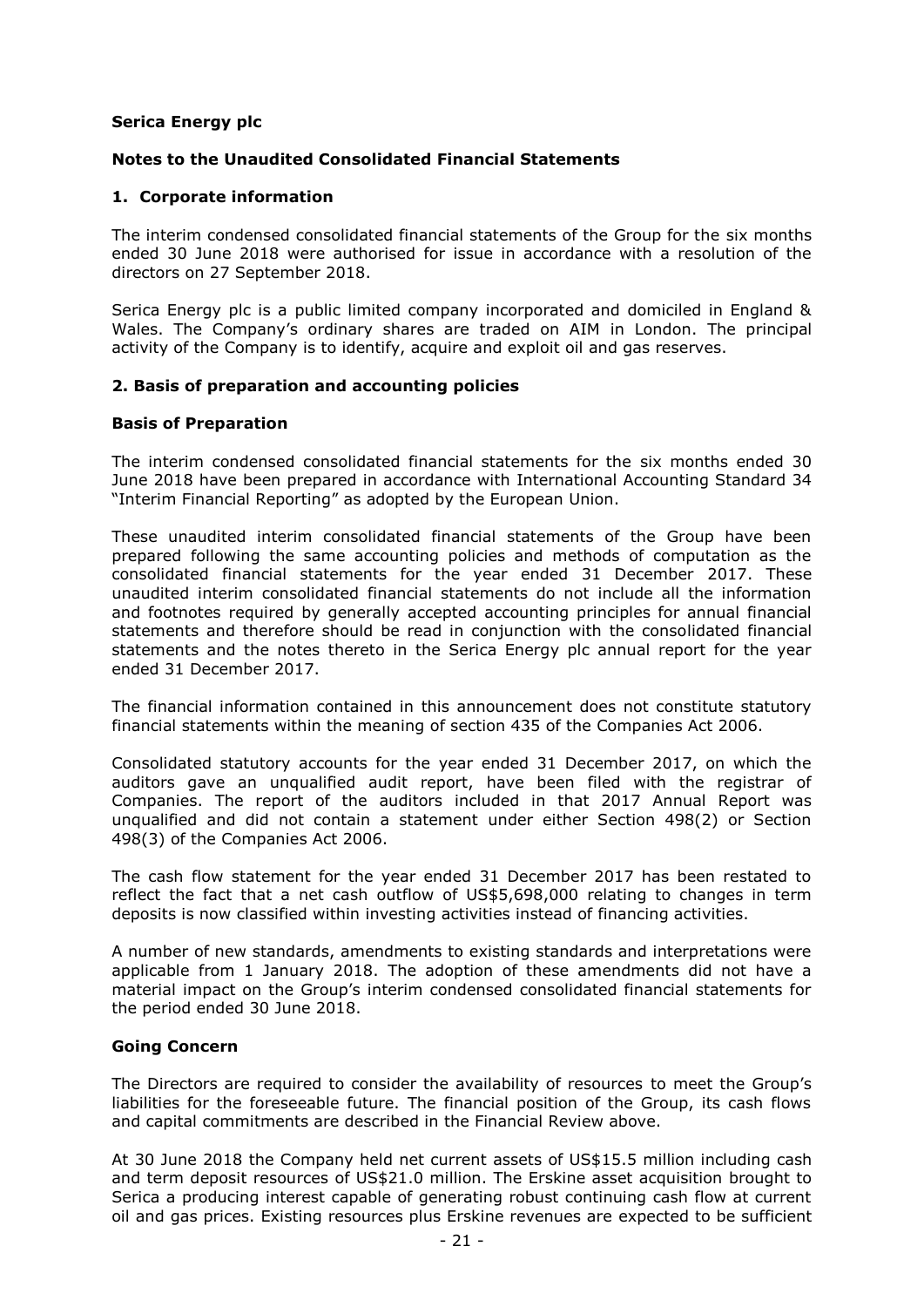to cover ongoing Erskine costs plus other operational, capital, technical and administrative costs in the short to medium term.

After making enquiries and having taken into consideration the above factors, the Directors have reasonable expectation that he Group has adequate resources to continue in operational existence for the foreseeable future. Accordingly, they continue to adopt the going concern basis in preparing the interim financial statements.

# **Significant accounting policies**

The accounting policies adopted in the preparation of the interim condensed consolidated financial statements are consistent with those followed in the preparation of the Group's annual financial statements for the year ended 31 December 2017. The impact of seasonality or cyclicality on operations is not considered significant on the interim consolidated financial statements.

The Group financial statements are presented in US dollars and all values are rounded to the nearest thousand dollars (US\$000) except when otherwise indicated.

# **Basis of Consolidation**

The consolidated financial statements include the accounts of the Company and its wholly-owned subsidiaries Serica Holdings UK Limited, Serica Energy Holdings B.V., Serica Energy Corporation, Asia Petroleum Development Limited, Petroleum Development Associates (Asia) Limited, Serica Energy (UK) Limited, PDA Lematang Limited, Serica Glagah Kambuna B.V., Serica Foum Draa B.V., Serica Sidi Moussa B.V., Serica Energy Rockall B.V., Serica Energy Slyne B.V. and Serica Energy Namibia B.V.. Together, these comprise the "Group".

The Group has adopted IFRS 15 'Revenue from Contracts with Customers', with effect from 1 January 2018 and applied the modified retrospective transition method. The impact of the adoption of this standard is disclosed in notes 4 and 5.

All inter-company balances and transactions have been eliminated upon consolidation.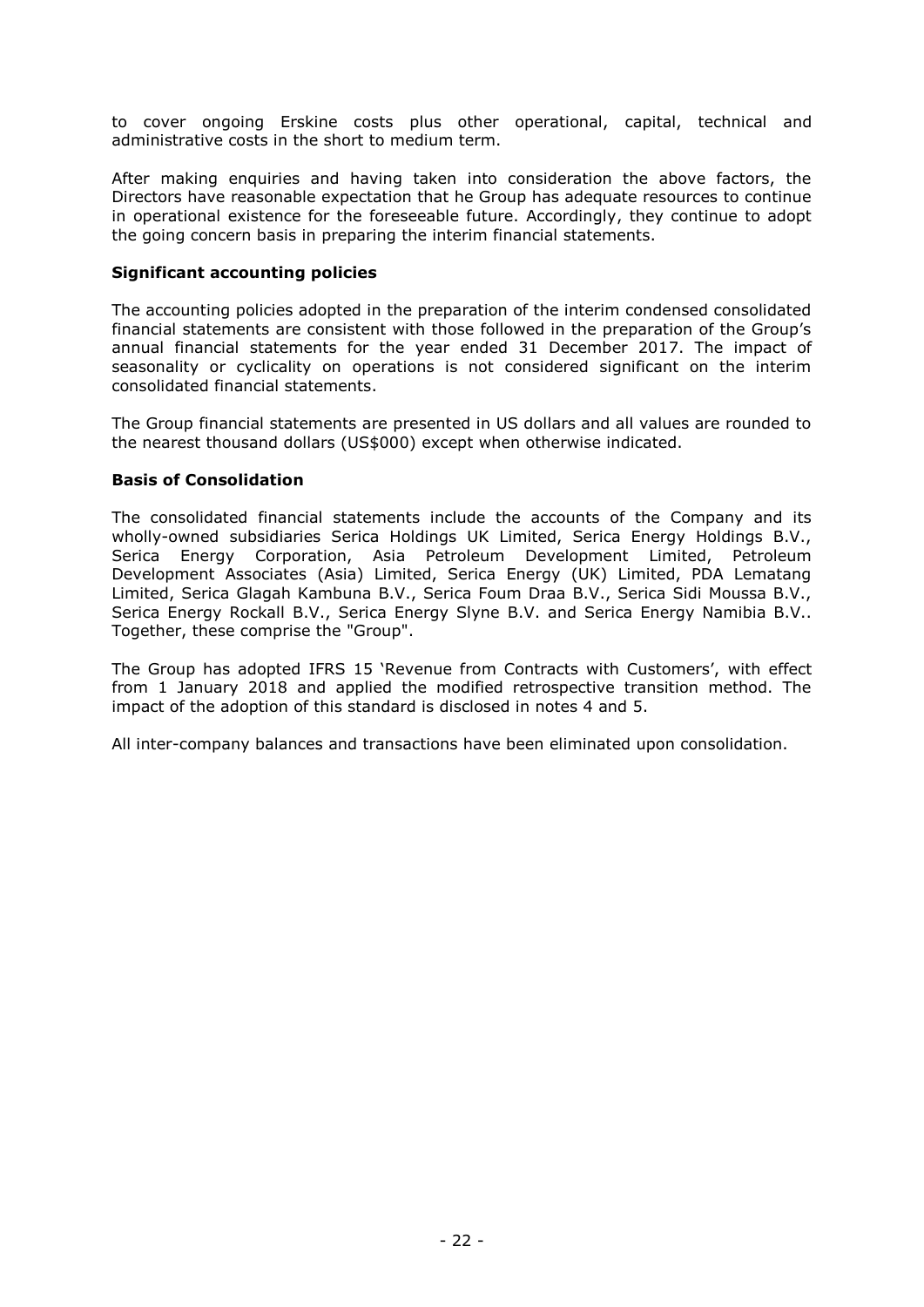# **3. Segmental Information**

The Group's business is that of oil & gas exploration, development and production. The Group's reportable segments are based on the location of the Group's assets.

The following tables present revenue, profit and certain asset and liability information regarding the Group's geographical reportable segments for the periods ended 30 June 2018 and 2017. Costs associated with the UK corporate centre are included in the UK & Ireland reportable segment.

| Period ended 30 June 2018                       | <b>UK &amp;</b> |         | Continuing             |
|-------------------------------------------------|-----------------|---------|------------------------|
|                                                 | Ireland         | Africa  | Total                  |
|                                                 | US\$000         | US\$000 | US\$000                |
| Revenue                                         | 4,587           |         | 4,587                  |
| Operating and segment loss (1)                  | (10, 950)       |         | (10, 950)              |
| Finance revenue                                 | 178             |         | 178                    |
| Finance costs                                   | (140)           |         | (140)                  |
| Loss before taxation                            | (10, 912)       |         | (10, 912)              |
| Taxation credit for the period                  | 2,510           |         | 2,510                  |
| <b>Loss after taxation</b>                      | (8, 402)        |         | (8,402)                |
|                                                 | <b>UK &amp;</b> |         |                        |
|                                                 | Ireland         | Africa  | Total                  |
|                                                 | US\$000         | US\$000 | US\$000                |
| Other segment information:                      |                 |         |                        |
| Segmental assets<br><b>Total assets</b>         | 106,552         | 3,828   | 110,380<br>110,380     |
| Segment liabilities<br><b>Total liabilities</b> | (15,992)        | (110)   | (16, 102)<br>(16, 102) |

Note (1) *BKR acquisition and transition costs:*

# Year ended 31 December 2017

Significant transaction costs of US\$3.4 million were expensed in the year ended 31 December 2017 on the proposed acquisition, announced on 21 November 2017, of the BKR Assets from BP. These 2017 expenses were largely incurred on the negotiation and documentation of the transaction and on the AIM Admission Document published on 30 November 2017 and also included other consultancy and advisor fees arising throughout the process.

#### Period ended 30 June 2018

During 1H 2018 significant further costs have been incurred on various aspects of this transaction. These were largely incurred on the significant transition work streams associated with the preparations for the transfer of operatorship of the BKR Assets, including IT costs, the transfer of documentation and contracts, and general preparation covering all associated processes. US\$4.8 million has been expensed in 1H 2018 as an operating item with a further amount of US\$1.3 million capitalised as fixtures and fittings mainly for information technology assets incurred during the BKR transition.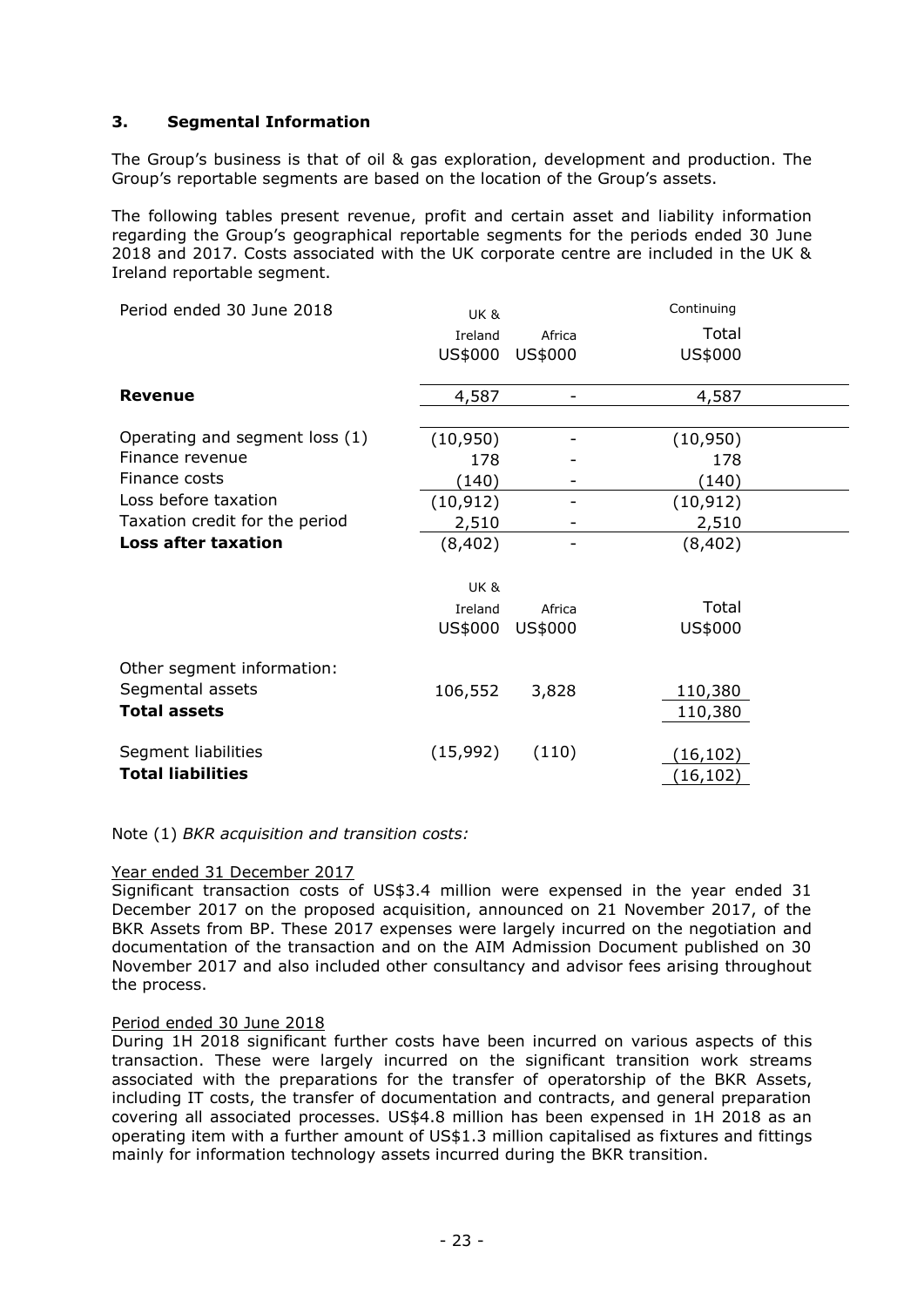| Period ended 30 June 2017           | <b>UK &amp;</b> |         | Continuing             |  |
|-------------------------------------|-----------------|---------|------------------------|--|
|                                     | Ireland         | Africa  | Total                  |  |
|                                     | US\$000         | US\$000 | US\$000                |  |
| <b>Revenue</b>                      | 21,922          |         | 21,922                 |  |
|                                     |                 |         |                        |  |
| Operating and segment profit/(loss) | 11,182          | (14)    | 11,168                 |  |
| Finance revenue                     | 81              |         | 81                     |  |
| Finance costs                       | (67)            |         | (67)                   |  |
| Profit before taxation              | 11,196          | (14)    | 11,182                 |  |
| Taxation charge for the period      | (839)           |         | (839)                  |  |
| <b>Profit after taxation</b>        | 10,357          | (14)    | 10,343                 |  |
|                                     | <b>UK &amp;</b> |         |                        |  |
|                                     | Ireland         | Africa  | Total                  |  |
|                                     | US\$000         | US\$000 | US\$000                |  |
| Other segment information:          |                 |         |                        |  |
| Segmental assets                    | 101,920         | 3,555   | 105,475                |  |
| <b>Total assets</b>                 |                 |         | 105,475                |  |
| Segment liabilities                 | (9,985)         | (28)    |                        |  |
| <b>Total liabilities</b>            |                 |         | (10, 013)<br>(10, 013) |  |
|                                     |                 |         |                        |  |
| Year ended 31 December 2017         | <b>UK &amp;</b> |         | Continuing             |  |
|                                     | Ireland         | Africa  | Total                  |  |
|                                     | US\$000         | US\$000 | US\$000                |  |
|                                     |                 |         |                        |  |
| <b>Revenue</b>                      | 31,966          |         | 31,966                 |  |
| Operating and segment profit/(loss) | 14,145          | (19)    | 14,126                 |  |
| BKR Transaction costs (1)           | (3, 386)        |         | (3, 386)               |  |
| Finance revenue                     | 246             |         | 246                    |  |
| Finance costs                       | (138)           |         | (138)                  |  |
| Profit/(loss) before taxation       | 10,867          | (19)    | 10,848                 |  |
| Taxation credit for the year        | 6,255           |         | 6,255                  |  |
| Profit/(loss) after taxation        | 17,122          | (19)    | 17,103                 |  |
|                                     | <b>UK &amp;</b> |         |                        |  |
|                                     | Ireland         | Africa  | Total                  |  |
|                                     | US\$000         | US\$000 | US\$000                |  |
|                                     |                 |         |                        |  |
| Other segment information:          |                 |         |                        |  |
| Segmental assets                    | 112,943         | 3,693   | 116,636                |  |
| <b>Total assets</b>                 |                 |         | 116,636                |  |
| Segment liabilities                 | (14, 307)       | (33)    | (14, 340)              |  |
| <b>Total liabilities</b>            |                 |         | (14, 340)              |  |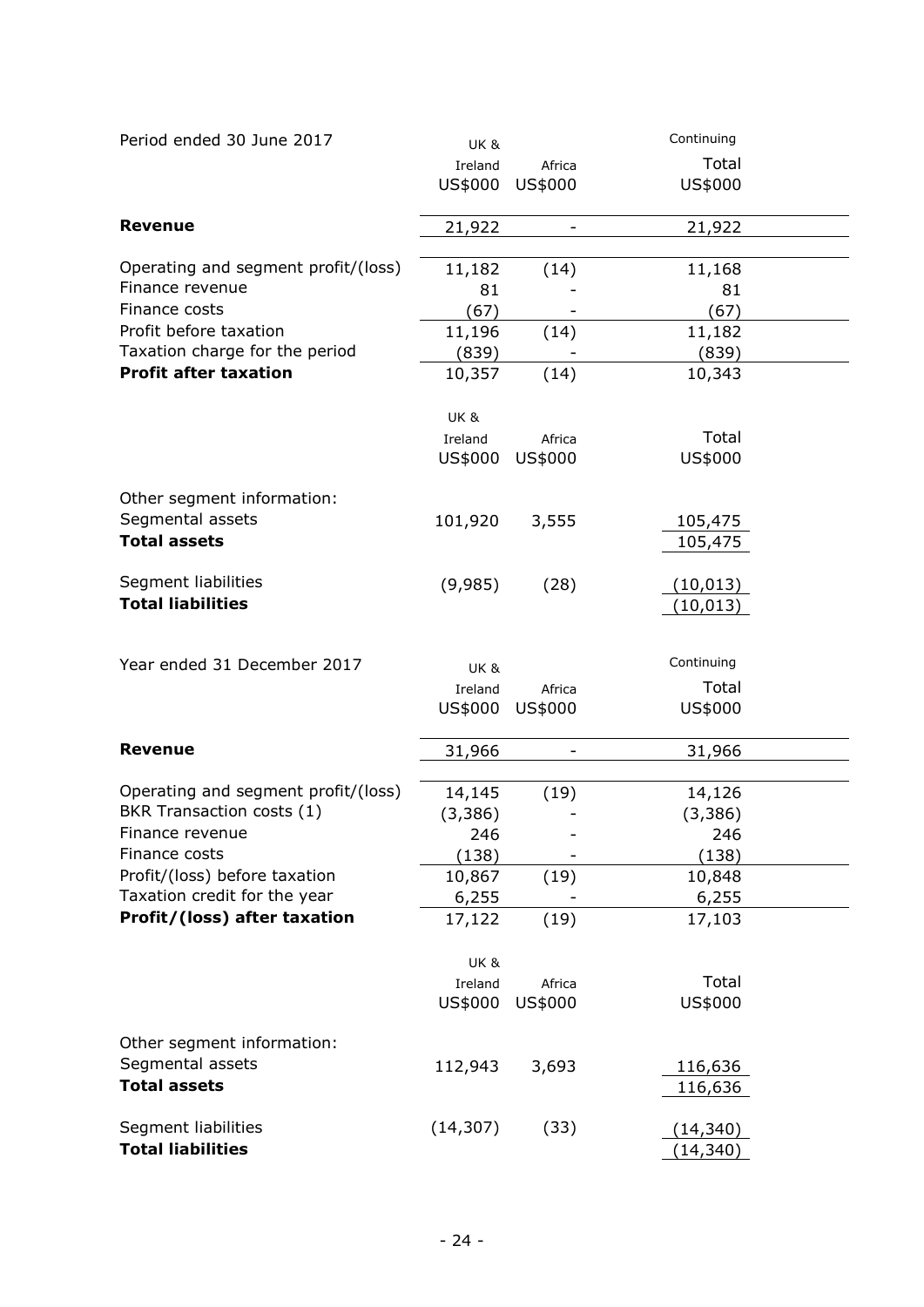# **4. Sales Revenue**

|                                | Six months               | Six months | Year     |
|--------------------------------|--------------------------|------------|----------|
|                                | ended                    | ended      | ended    |
|                                | 30 June                  | 30 June    | 31 Dec   |
|                                | 2018                     | 2017       | 2017     |
|                                | US\$000                  | US\$000    | US\$000  |
| Gas sales                      | 557                      | 8,658      | 12,463   |
| Oil sales                      | 3,958                    | 11,933     | 17,177   |
| NGL sales                      | 72                       | 1,923      | 3,489    |
| Increase in liquids overlift * | $\overline{\phantom{0}}$ | (592)      | (1, 163) |
|                                | 4,587                    | 21,922     | 31,966   |

\*following the adoption of IFRS 15 'Revenue from Contracts with Customers', movement in liquids over/underlift is classified in cost of sales with effect from 1 January 2018.

# **5. Cost of sales**

| Six months ended 30 June:                                               | Six months                    | Six months              | Year                      |
|-------------------------------------------------------------------------|-------------------------------|-------------------------|---------------------------|
|                                                                         | ended                         | ended                   | ended                     |
|                                                                         | 30 June                       | 30 June                 | 31 Dec                    |
|                                                                         | 2018                          | 2017                    | 2017                      |
|                                                                         | US\$000                       | US\$000                 | US\$000                   |
| Operating costs<br>Increase in liquids overlift *<br>Depletion (note 8) | 3,900<br>3,289<br>87<br>7,276 | 7,115<br>1,217<br>8,332 | 10,958<br>1,710<br>12,668 |

\*following the adoption of IFRS 15 'Revenue from Contracts with Customers', movement in liquids over/underlift is classified in cost of sales with effect from 1 January 2018.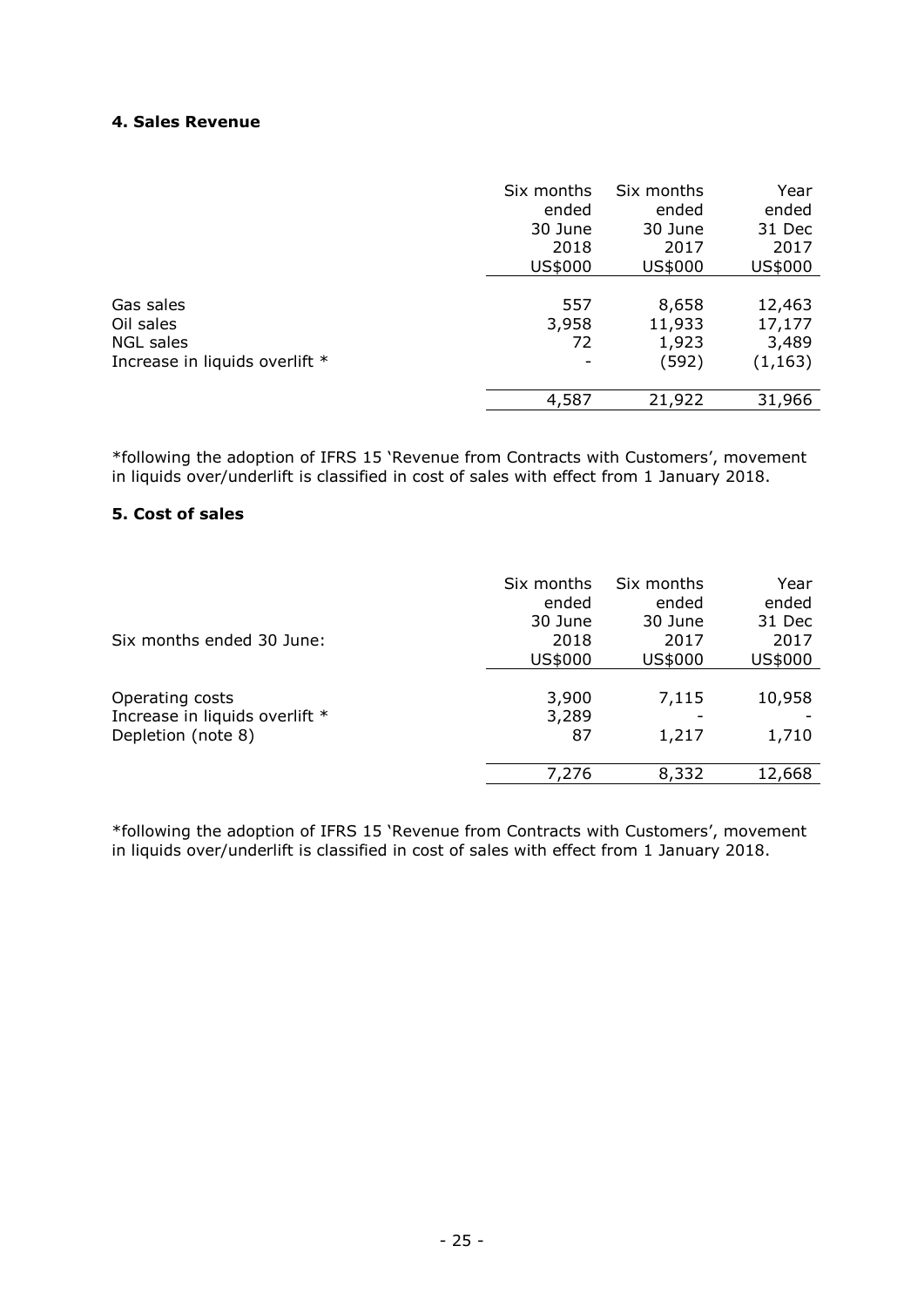# **6. Exploration and Evaluation Assets**

|                                                            | Total<br>US\$000  |
|------------------------------------------------------------|-------------------|
| Cost:<br>At 1 January 2017 (audited)                       | 65,734            |
| Additions<br>Asset write-offs                              | 1,095<br>(1, 523) |
| At 30 June 2017 (unaudited)                                | 65,306            |
| Additions<br>Asset write-offs                              | 760<br>(89)       |
| At 31 December 2017 (audited)                              | 65,977            |
| Additions                                                  | 994               |
| At 30 June 2018 (unaudited)                                | 66,971            |
| Provision for impairment:<br>At 1 January 2017 (audited)   | (12, 564)         |
| Impairment (charge)/reversal for the period                |                   |
| At 30 June 2017 (unaudited) and 31 December 2017 (audited) | (12, 564)         |
| Impairment (charge)/reversal for the period                |                   |
| At 30 June 2018 (unaudited)                                | (12, 564)         |
| Net Book Amount:                                           |                   |
| 30 June 2018 (unaudited)                                   | 54,407            |
| 31 December 2017 (audited)                                 | 53,413            |
| 30 June 2017 (unaudited)                                   | 52,742            |
| 1 January 2017 (audited)                                   | 53,170            |

E&E asset write offs in the Income Statement in 2017 consisted of a US\$1.6 million charge following the relinquishment of Doyle and a final minor charge against costs incurred on the Sidi Moussa block in Morocco.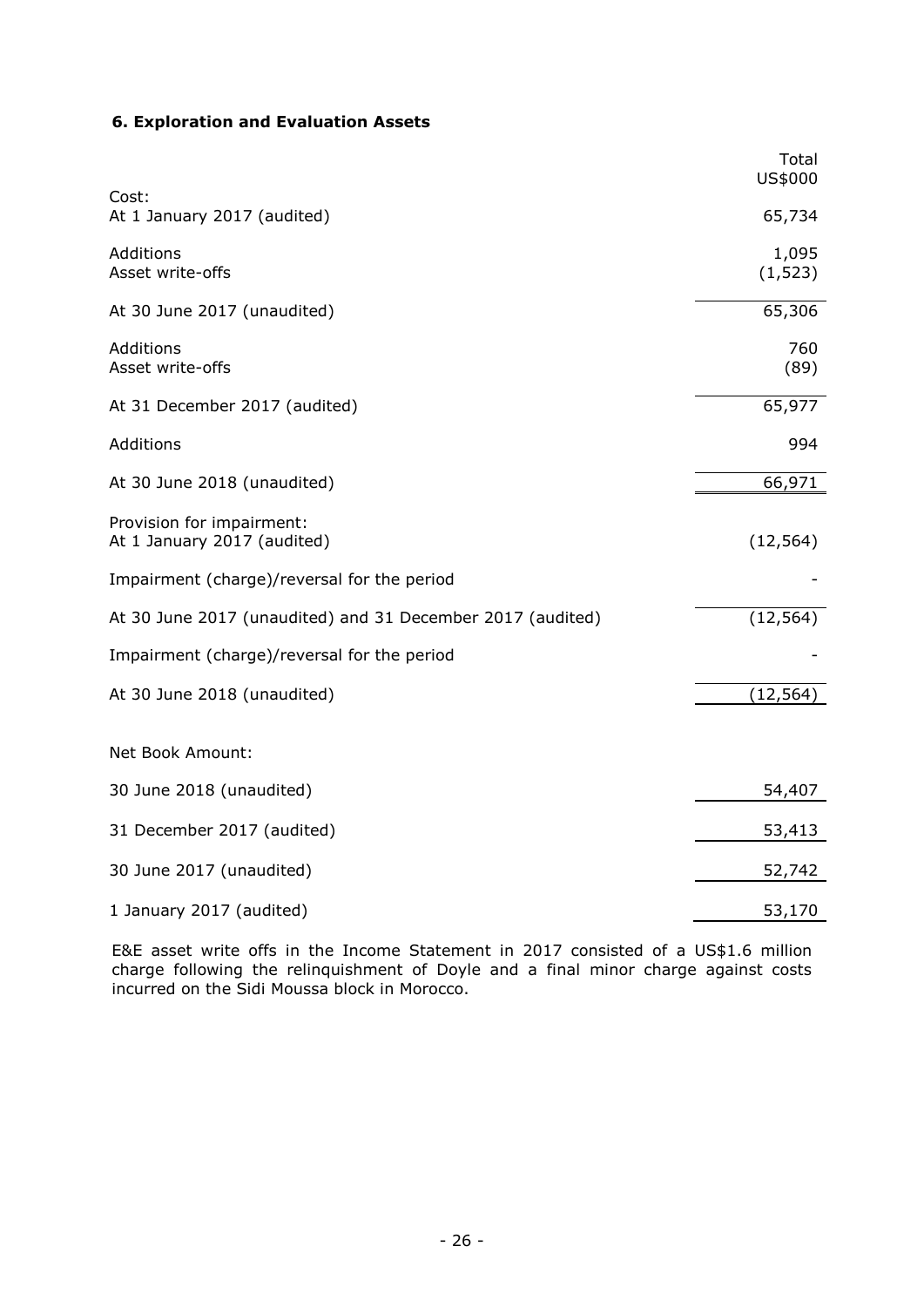# **7. Property Plant and Equipment**

|                                                                   | Oil and gas<br>properties<br>US\$000 | <b>Fixtures</b><br>and<br>fittings<br>US\$000 | Total<br>US\$000 |
|-------------------------------------------------------------------|--------------------------------------|-----------------------------------------------|------------------|
| Cost:<br>At 1 January 2017 (audited)                              | 11,693                               |                                               | 11,693           |
| Additions/revisions                                               | 272                                  |                                               | 272              |
| At 31 December 2017 (audited)                                     | 11,965                               |                                               | 11,965           |
| Additions                                                         | 681                                  | 1,300                                         | 1,981            |
| At 30 June 2018 (unaudited)                                       | 12,646                               | 1,300                                         | 13,946           |
| <b>Depreciation and depletion:</b><br>At 1 January 2017 (audited) | 2,615                                |                                               | 2,615            |
| Charge for the period (note 5)                                    | 1,710                                |                                               | 1,710            |
| At 31 December 2017 (audited)                                     | 4,325                                |                                               | 4,325            |
| Charge for the period (note 5)                                    | 87                                   |                                               | 87               |
| At 30 June 2018 (unaudited)                                       | 4,412                                |                                               | 4,412            |
| <b>Net book amount:</b><br>At 30 June 2018 (unaudited)            | 8,234                                | 1,300                                         | 9,534            |
| At 31 December 2017 (audited)                                     | 7,640                                |                                               | 7,640            |
| At 1 January 2017 (audited)                                       | 9,078                                |                                               | 9,078            |

The oil and gas properties balance of US\$8.2 million as at 30 June 2018 entirely comprises the net book amount of the Erskine asset acquisition costs capitalised on completion of the transaction on 4 June 2015. This includes non-cash consideration in the form of 13,500,000 ordinary shares issued to BP at nominal value of US\$0.10 each as part of the acquisition consideration.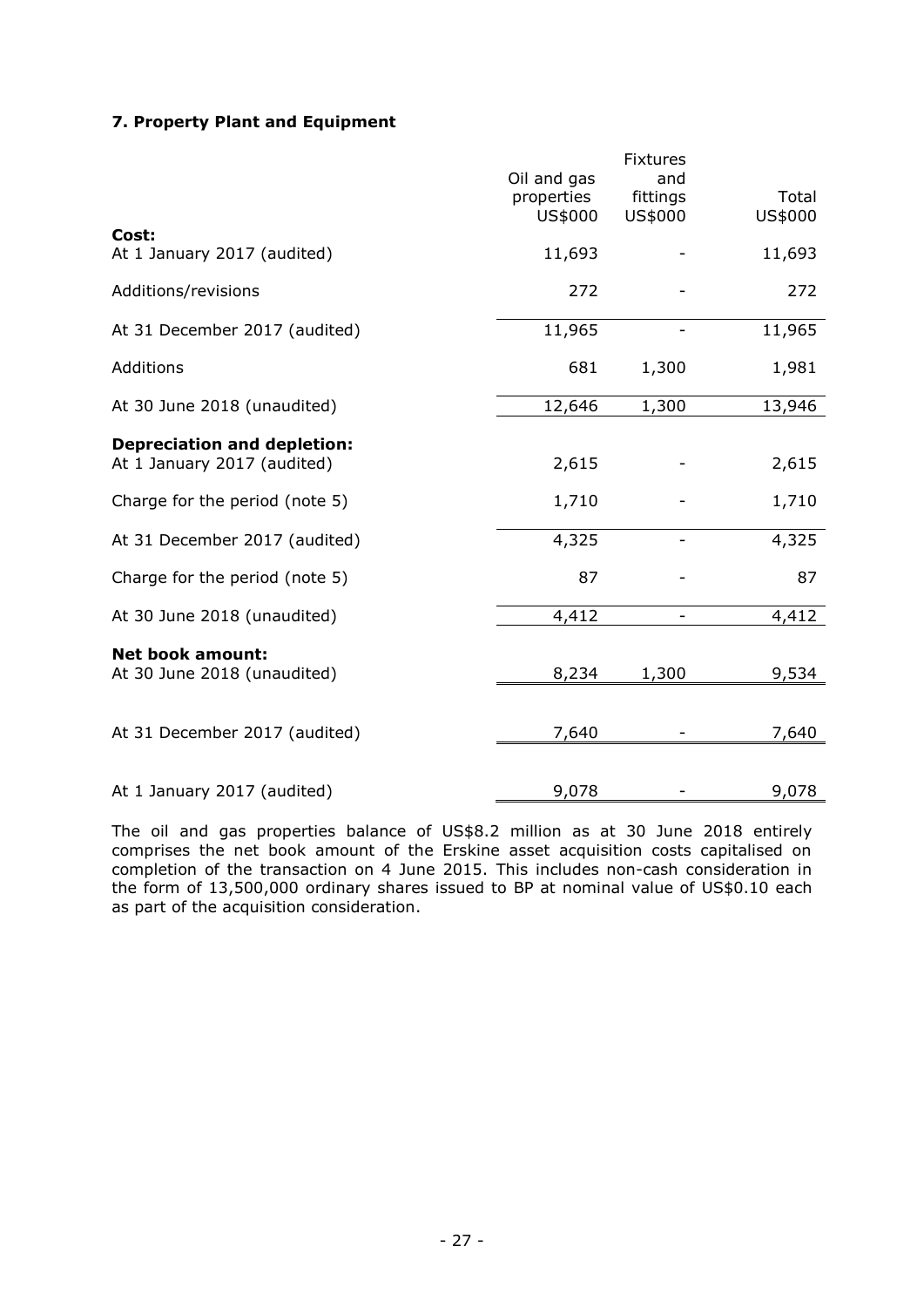# **8. Equity Share Capital**

As at 30 June 2018, the share capital of the Company comprised one "A" share of £50,000 and 263,982,819 ordinary shares of US\$0.10 each. The "A" share has no special rights.

The balance classified as total share capital includes the total net proceeds (both nominal value and share premium) on issue of the Group and Company's equity share capital, comprising US\$0.10 ordinary shares and one 'A' share.

| Allotted, issued and fully paid: |             | Share<br>capital | Share<br>premium | Total<br>Share capital |
|----------------------------------|-------------|------------------|------------------|------------------------|
| Group                            | Number      | US\$000          | US\$000          | US\$000                |
| At 1 January 2017                | 263,679,040 | 26,458           | 202,850          | 229,308                |
| Shares issued                    |             |                  |                  |                        |
| At 31 December 2017              | 263,679,040 | 26,458           | 202,850          | 229,308                |
| Shares issued                    | 303,780     | 30               | 208              | 238                    |
| At 30 June 2018                  | 263,982,820 | 26,488           | 203,058          | 229,546                |

In August 2018 550,000 ordinary shares were issued following the exercise of share options and in September 2018 a further 225,000 ordinary shares were issued following the exercise of share options. As at 27 September 2018 the issued voting share capital of the Company is 264,757,819 ordinary shares and one "A" share.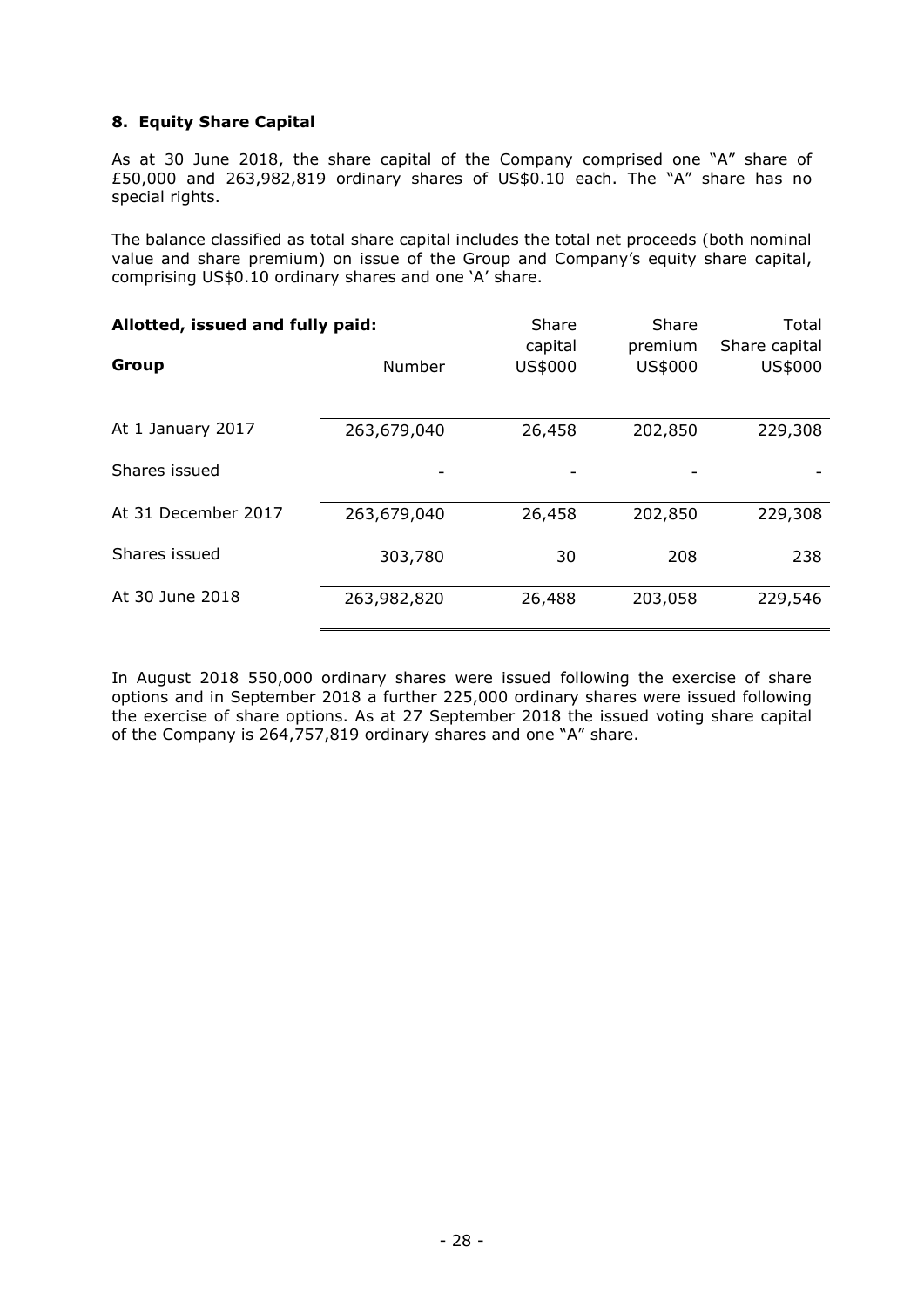# **9. Share-Based Payments**

## Share Option Plans

The Company operates three discretionary incentive share option plans: the Serica Energy Plc Long Term Incentive Plan (the "LTIP"), which was adopted by the Board on 20 November 2017 which permits the grant of share-based awards, the 2017 Serica Energy plc Company Share Option Plan ("2017 CSOP"), which was adopted by the Board on 20 November 2017, and the Serica 2005 Option Plan, which was adopted by the Board on 14 November 2005. Awards can no longer be made under the Serica 2005 Option Plan, however, options remain outstanding under the Serica 2005 Option Plan. The LTIP and the 2017 CSOP together are known as the "Discretionary Plans".

A separate plan, the 2016 Serica Energy plc Company Share Option Plan ("2016 CSOP"), was approved for adoption at the Company's AGM in June 2016, but this was terminated with effect from 29 November 2017 following the adoption of two further discretionary plans on 20 November 2017, and there are no outstanding options under the 2016 CSOP.

The Discretionary Plans will govern all future grants of options by the Company to Directors, officers, key employees and certain consultants of the Group. The Directors intend that the maximum number of ordinary shares which may be utilised pursuant to the Discretionary Plans will not exceed 10% of the issued ordinary shares of the Company from time to time in line with the recommendations of the Association of British Insurers.

The objective of these plans is to develop the interest of Directors, officers, key employees and certain consultants of the Group in the growth and development of the Group by providing them with the opportunity to acquire an interest in the Company and to assist the Company in retaining and attracting executives with experience and ability.

# *Serica 2005 Option Plan*

As at 30 June 2018, 7,640,550 options the Company had granted were outstanding. 400,000 of these options were granted to a consultant subject to performance conditions, and the 2,500,000 options granted to a director in July 2015 were all awarded at exercise prices higher than the current market price at the time of the grant to establish firm performance targets.

The following table illustrates the number and weighted average exercise prices (WAEP) of, and movements in, share options during the period:

| Serica 2005 Option Plan                             |           | <b>WAEP</b><br>£ |
|-----------------------------------------------------|-----------|------------------|
| Outstanding at 1 January 2017                       | 8,466,330 | 0.28             |
| Expired during the period                           | (270,000) | (1.036)          |
| Outstanding at 30 June 2017 and at 31 December 2017 | 8,196,330 | 0.25             |
| Exercised during the period                         | (66,000)  | (0.75)           |
| Exercised during the period                         | (237,780) | (0.214)          |
| Expired during the period                           | (252,000) | (0.75)           |
| Outstanding at 30 June 2018                         | 7,640,550 | 0.22             |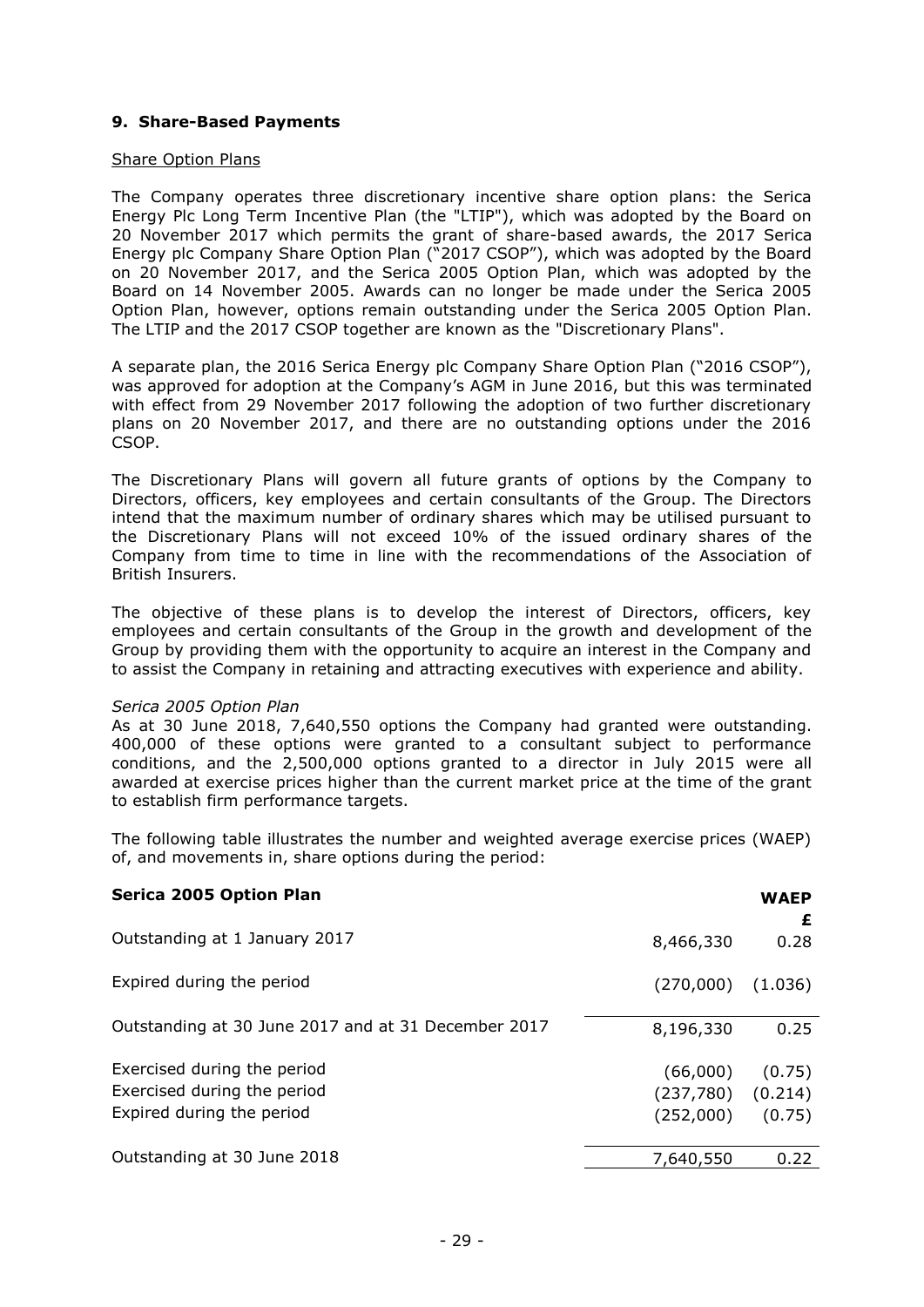As at 30 June 2018, the following director and employee share options were outstanding:

| <b>Expiry Date</b> |           | <b>Amount</b> | <b>Exercise cost</b><br>£ |
|--------------------|-----------|---------------|---------------------------|
| January 2020       |           | 1,155,000     | 785,400                   |
| April 2021         |           | 50,000        | 15,685                    |
| January 2022       |           | 885,550       | 189,286                   |
| October 2022       |           | 400,000       | 116,000                   |
| January 2023       |           | 300,000       | 81,750                    |
| November 2023      |           | 400,000       | 72,000                    |
| January 2024       |           | 450,000       | 58,500                    |
| June 2025          |           | 1,500,000     | 99,000                    |
|                    | July 2025 | 1,000,000     | 120,000                   |
|                    | July 2025 | 1,000,000     | 180,000                   |
|                    | July 2025 | 500,000       | 120,000                   |

In August 2018, 550,000 share options under the Serica 2005 Option Plan were exercised. In September 2018, 225,000 share options under the Serica 2005 Option Plan were exercised.

#### *Long Term Incentive Plan*

The following awards have been granted to certain Directors and employees under the LTIP, these were deemed to be granted in November 2017 under IFRS 2.

# **Director/Employees Total number of shares granted subject to Deferred Bonus Share Awards** Antony Craven Walker 225,000 Mitch Flegg 225,000 Employees below Board level (in aggregate) 575,000 1,025,000

Deferred Bonus Share Awards involve the deferral of bonuses into awards over shares in the Company. They are structured as nil-cost options and may be exercised up until the fifth anniversary of the date of grant. They will vest on the later of the date of completion of the BKR Asset acquisition and 31 January 2019. They are not subject to performance conditions; however, they are conditional on completion of the BKR Acquisition, subject to the Board determining otherwise.

# **Director/Employees Total number of shares granted subject to Performance Share Awards**

| Antony Craven Walker                       | 1,500,000 |
|--------------------------------------------|-----------|
| Mitch Flegg                                | 1,500,000 |
| Employees below Board level (in aggregate) | 2,250,000 |
|                                            | 5,250,000 |

Performance Share Awards are subject to performance conditions based on average share price growth targets to be measured by reference to dealing days in the period of 90 days ending immediately prior to expiry of a three-year performance starting on the date of grant of a Performance Share Award. Performance Share Awards are structured as nil-cost options and may be exercised up until the tenth anniversary of the date of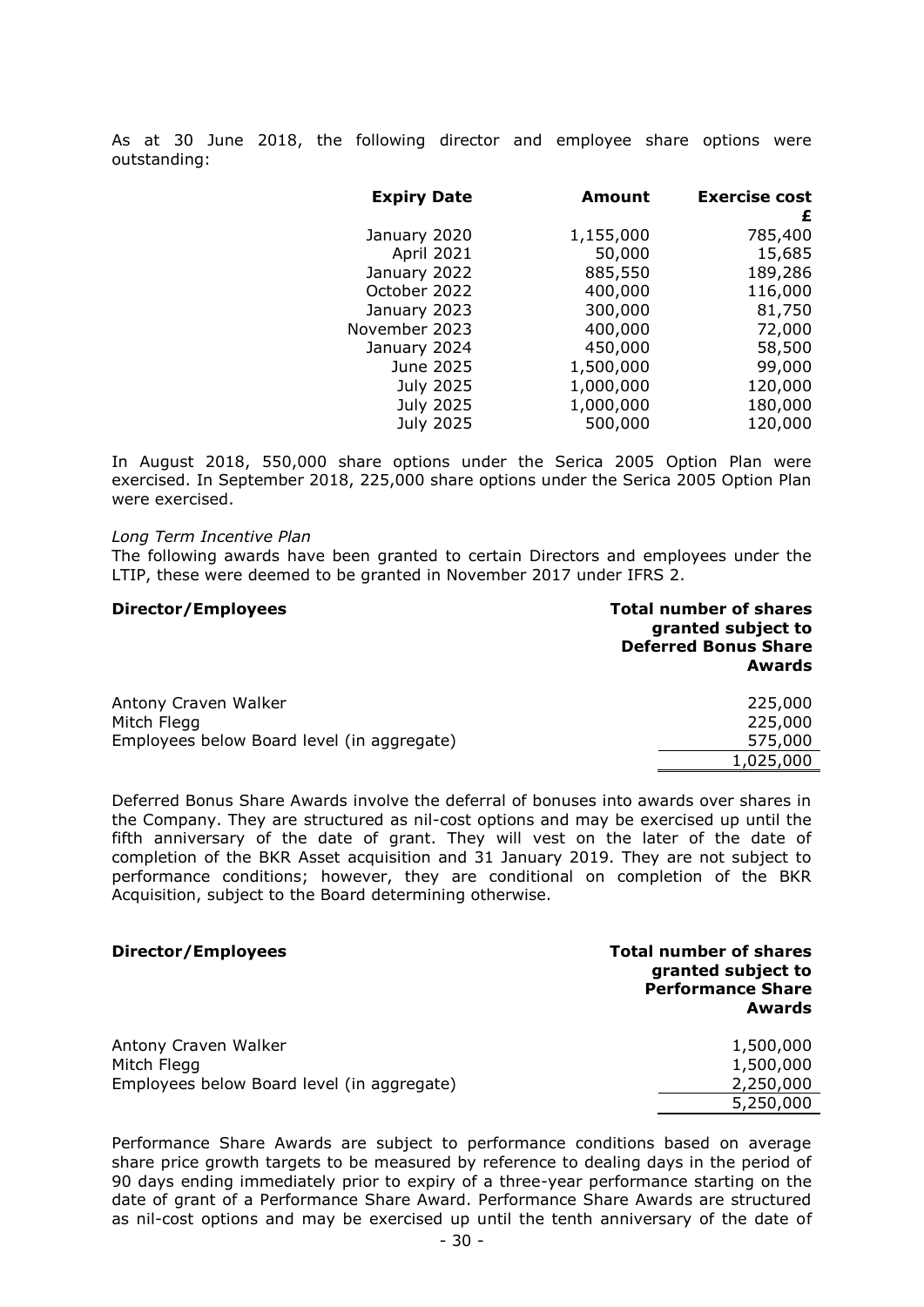grant. They are not subject to completion of the BKR Acquisition.

# *Share-based compensation*

The Company calculates the value of share-based compensation using a Black-Scholes option pricing model (or other appropriate model for those Directors' options subject to certain market conditions) to estimate the fair value of share options at the date of grant. There are no cash settlement alternatives. The estimated fair value of options is amortised to expense over the options' vesting period.

US\$146,000 has been charged to the income statement in continuing operations for the six-month period ended 30 June 2018 (1H 2017 – US\$24,000) and a similar amount credited to the share-based payments reserve, classified as 'Other reserve' in the Balance Sheet.

# **10. Taxation**

The major components of income tax (charged)/credited in the consolidated income statement are:

|                                               | Six months<br>ended<br>30 June<br>2018<br>US\$000 | Six months<br>ended<br>30 June<br>2017<br>US\$000 | Year<br>ended<br>31 Dec<br>2017<br>US\$000 |
|-----------------------------------------------|---------------------------------------------------|---------------------------------------------------|--------------------------------------------|
| Current income tax charge                     |                                                   |                                                   |                                            |
| Deferred income tax credit/(charge)           | 2,510                                             | (839)                                             | 6,255                                      |
| Total taxation credit/(charge) for the period | 2,510                                             | (839)                                             | 6,255                                      |

# *Recognised and unrecognised tax losses*

Following the acquisition of a producing UK asset in 2015, the Group has recognised a deferred tax asset of US\$18.7 million as at 30 June 2018 in respect of certain carried forward losses that are expected to be utilised in the foreseeable future to offset the taxable profits that the acquired asset is expected to generate.

The Group has UK ring fence tax losses of approximately US\$146.5 million available as at 31 December 2017 that are available indefinitely for offset against future ring fence trading profits of the company in which the losses arose.

# *Changes to UK corporation tax legislation*

The main rate of UK corporation tax changed from 20% to 19% on 1 April 2017 and will change to 18% on 1 April 2020. The UK Finance Bill 2016 includes a reduction of the UK corporation tax rate to 17% on April 2020. This will replace the 18% UK corporation tax rate that is currently legislated to take effect. In March 2016 it was announced that the rate of Supplementary charge (SC) would be reduced from 20% to 10% with effect from 1 January 2016. This was substantively enacted on 6 September 2016 and reduced the headline rate of tax to 40% for ring-fenced trading profits.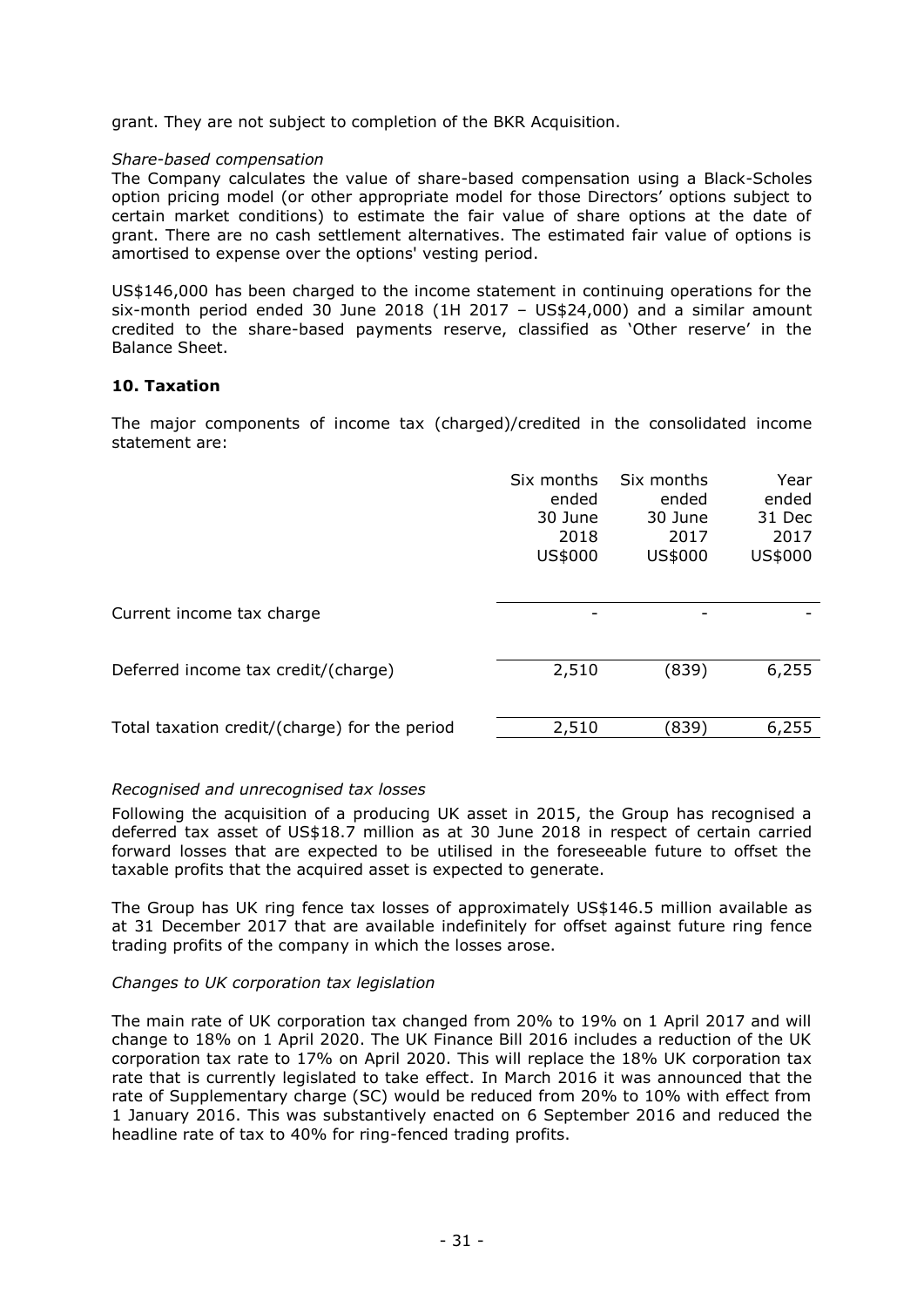# **11. Financial and derivative financial instruments**

# *Financial instruments*

The Group's financial instruments comprise cash and cash equivalents, bank loans and borrowings, accounts payable and accounts receivable. It is management's opinion that the fair value of its financial instruments approximate to their carrying values.

#### *Derivative financial instruments*

The Group enters into derivative financial instruments with various counterparties. The gas put option commodity contract with BP (fair value hierarchy level 2) is measured based on a consensus of mid-market values from third party providers based on the Black Scholes model with inputs of observable spot commodities price, interest rates and the volatility of the commodity.

# **12. Publication of Non-Statutory Accounts**

The financial information contained in this interim statement does not constitute statutory accounts as defined in the Companies Act 2006. The financial information for the full preceding year is based on the statutory accounts for the financial year ended 31 December 2017, which are available at the Company's registered office at 52 George Street, London W1U 7EA and on its website at [www.serica-energy.com](http://www.serica-energy.com/) and on SEDAR at [www.sedar.com.](http://www.sedar.com/)

This interim statement will be made available at the Company's registered office at 52 George Street, London W1U 7EA and on its website at [www.serica-energy.com](http://www.serica-energy.com/) and on SEDAR at [www.sedar.com.](http://www.sedar.com/)